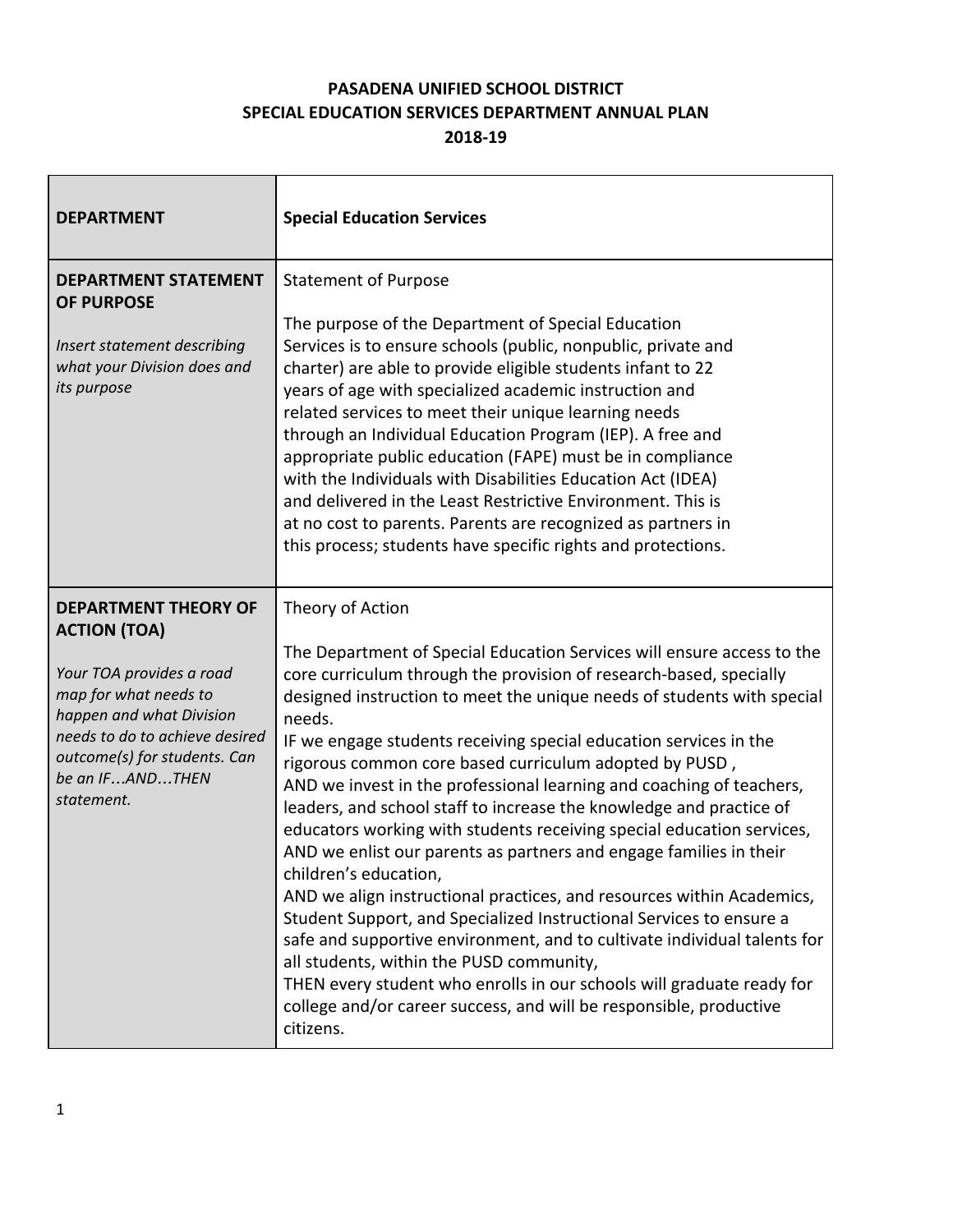| <b>DEPARTMENT</b><br><b>ORGANIZATIONAL CHART</b> | <b>2018-19 Special Education Organizational Chart</b>                                                                                                                                                                                              |
|--------------------------------------------------|----------------------------------------------------------------------------------------------------------------------------------------------------------------------------------------------------------------------------------------------------|
| <b>LIST OF SERVICES</b>                          | <b>Special Education</b><br>Early Childhood SDC<br><b>Extended School Year</b><br>Non Public Schools SpEd<br>Program Evaluation<br>Psych services<br><b>SFLPA</b><br>Speech/Language<br>Transitional programs 18-22<br>Compliance and Legal Issues |
| <b>DEPARTMENT CONTACT</b>                        | Elizabeth J Blanco                                                                                                                                                                                                                                 |
| <b>TELEPHONE/E-MAIL</b>                          | blanco.elizabeth@pusd.us                                                                                                                                                                                                                           |

#### **SPECIAL EDUCATION 2018-19 DEPARTMENT GOALS**

| 1. 2018-19 Department Goals | <b>Metrics</b> | <b>Targets</b> |
|-----------------------------|----------------|----------------|
| (Outcomes)                  |                |                |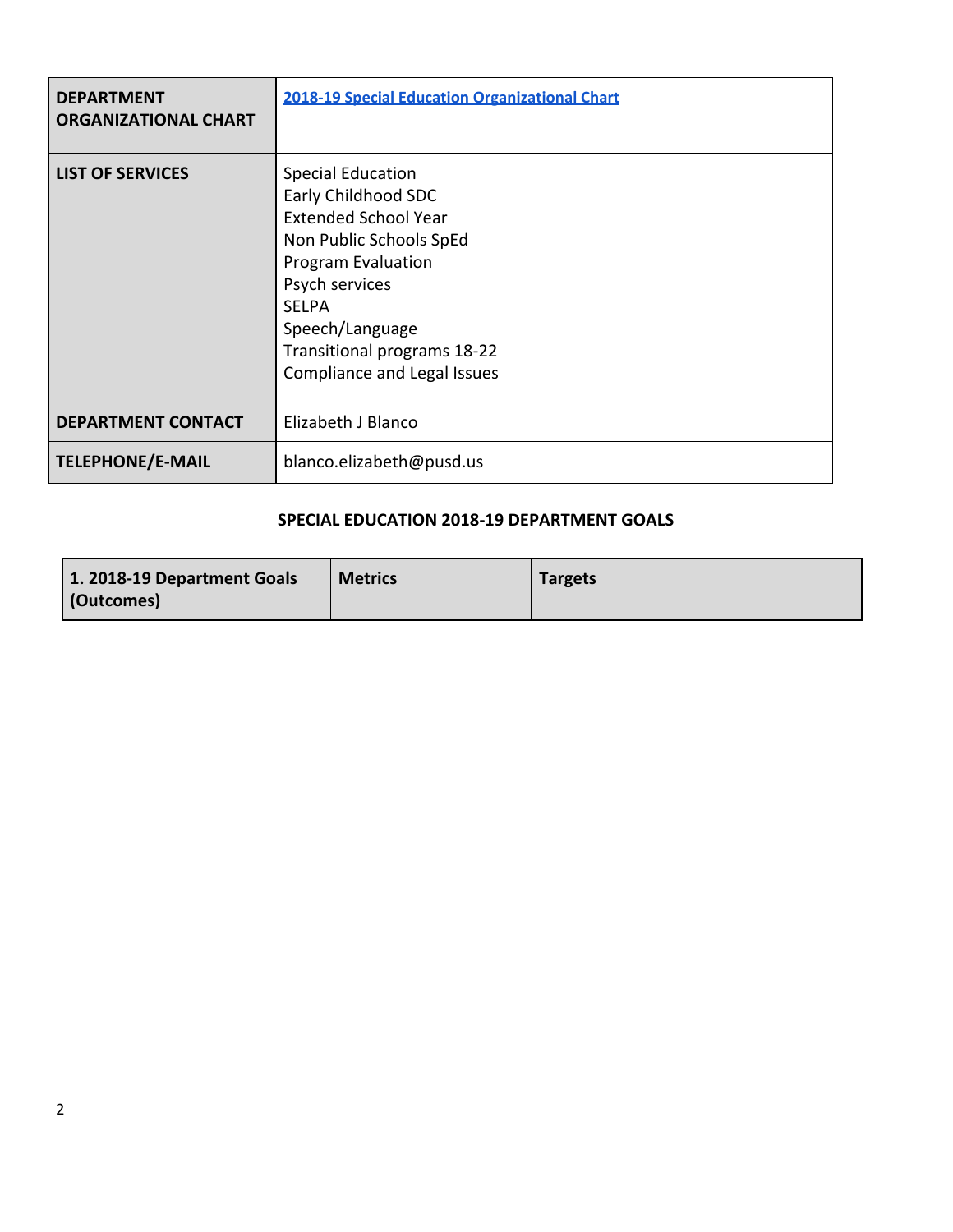| 1. Provide Service delivery,<br>high quality instruction in<br>the Least Restrictive<br><b>Environment (LRE)</b> | <b>Graduation Rate Annual</b><br>Performance<br>Measure (APM)    | See attached APM (2015-16 to 16-17 unless<br>otherwise indicated)<br>Baseline 65%, Target: 75%<br>Decrease % of students with IEPs who<br>dropout from 15.7to 12.7%          |  |
|------------------------------------------------------------------------------------------------------------------|------------------------------------------------------------------|------------------------------------------------------------------------------------------------------------------------------------------------------------------------------|--|
|                                                                                                                  | <b>Dropout Rate</b>                                              | Increase participation rate from less than<br>95% of students with IEPs who participated<br>in state testing 95%                                                             |  |
|                                                                                                                  | SBAC data/Annual<br><b>Performance Measures</b><br>(APM)         | Improve proficiency on CAASP Percent<br>Exceeded state target Spring 2017 for ELA<br>level 3&4. Baseline: 14.74%<br>Math level 3&4 Baseline: 12.25%                          |  |
|                                                                                                                  | <b>Desired Results</b><br><b>Developmental Profile</b><br>(DRDP) | Meet state targets for Pre K Students in the<br>areas of: A) positive social emotional skills,<br>B) Acquisition of knowledge and Skills, C)<br>Use of appropriate behaviors |  |
|                                                                                                                  | <b>SEIS CASEMISS</b>                                             | Meet compliance targets for those eligible as<br>Emotionally Disturbed (American Indian,<br>Multi-ethnicity)<br>LRE separate schools(American Indian,<br>Multi-ethnicity)    |  |
|                                                                                                                  |                                                                  | Discipline (American Indian, African<br>American)                                                                                                                            |  |
| 2. Reduce<br><b>Disproportionality</b>                                                                           | <b>APM</b>                                                       | 97.56% of transition from part C to B<br>assessments complete before 3rd birthday<br>(target 100%)                                                                           |  |
| 3. Increase Quality of<br>assessments and IEPs                                                                   | <b>SEIS CASEMIS</b>                                              | High Numbers of Overdue triennials<br>Decrease number of litigations & settlements                                                                                           |  |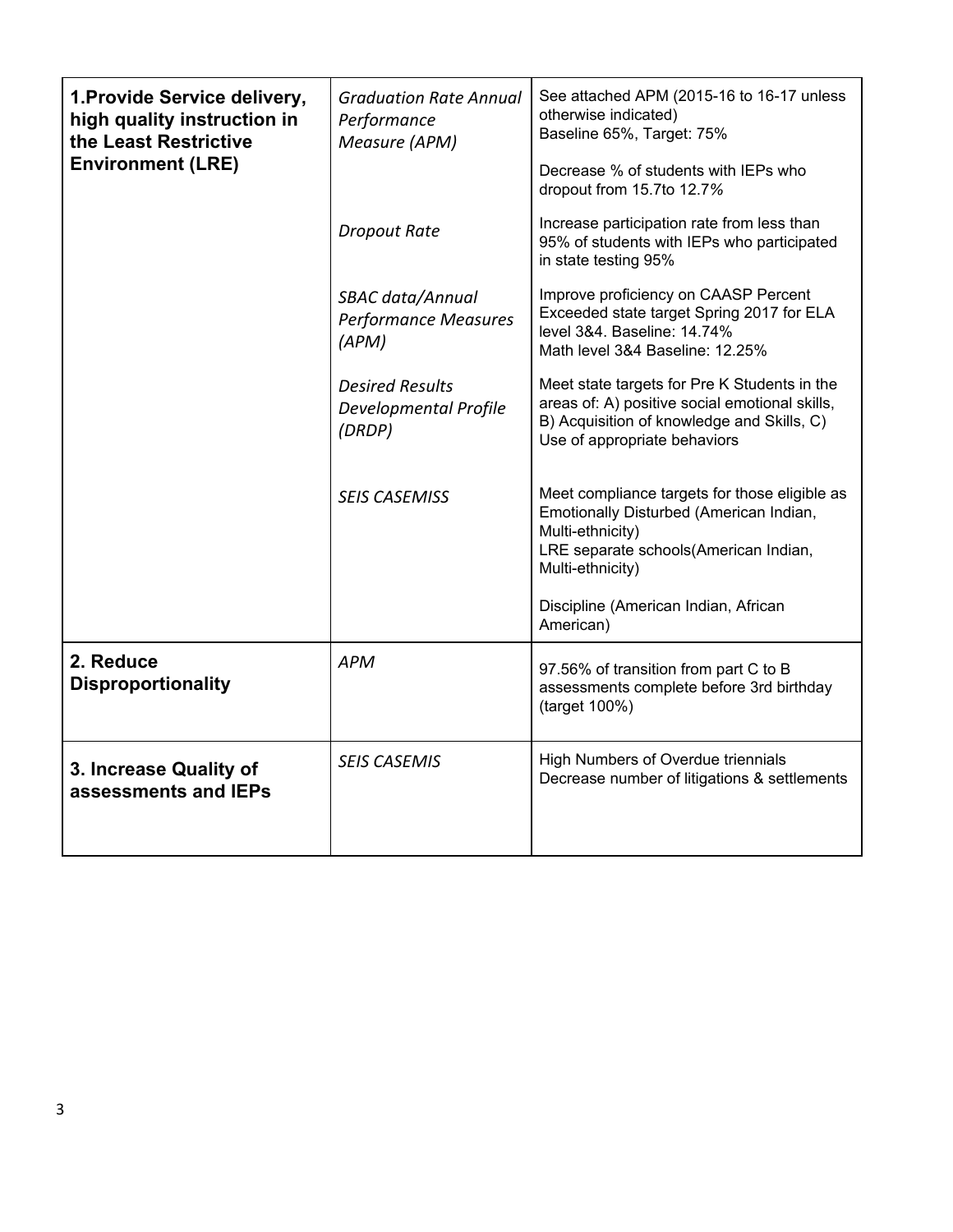### **2. Department Actions for 2018-19** *What will we do in 16-17 to achieve our goals and meet our targets?* **Will this take additional resources to do in 18-19? Yes/No** 1) Implement early warning system to monitor and mitigate risk of student dropout through: a. Periodic monitoring of grades (for high school students) through a school wide generated report that identifies students receiving a grade of D or lower (D/F Report). b. Continuous monitoring of attendance rates for all students and providing counseling to families of chronically absent students. c. Development of school site attendance plans. *No, will collaborate with School Support Division* 2) Improve service delivery and provide high quality instruction in the LRE: a. Holding IEPs for students who are identified by the D/F report or by the absence monitoring report and ensuring that appropriate goals are developed. Other intervention may include counseling and adult check in. b. Counselors will provide Case Carriers with graduation checklists which will be reviewed at at least annually. c. All school site attendance plans will be reviewed to ensure that they include specific strategies for foster youth and students with IEPs. d. Information about credit recovery options will be delivered to students, parents, and teachers. e. Train special education teachers and parents on risk factors for dropouts. f. Provide academic interventions to students as they transition to high school in grade 9. g. Expand the Trauma Informed Care Initiative to address Hanover (2017) research which implicates higher rates of discipline incidence as a root cause of high school dropout to further increase the number of students remaining within the least restrictive environment and on comprehensive campuses. h. Implementing Multi-Tiered Systems of Support (MTSS) within our school sites *No Yes, but have received state grant support for MTSS professional*

*development*

### **SPECIAL EDUCATION 2018-19 DEPARTMENT ACTIONS**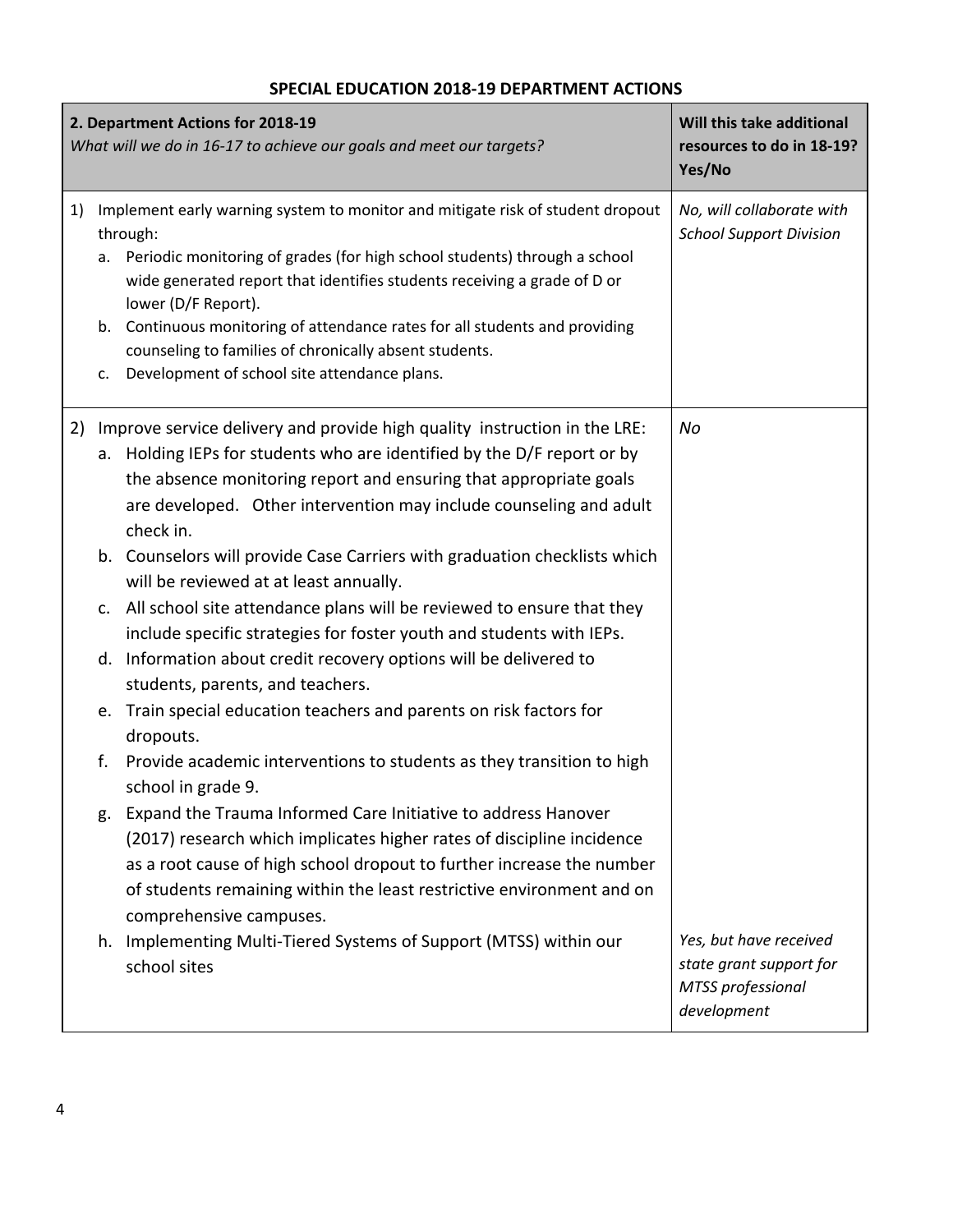|    | 3. Increase Quality of assessments and IEPs through:                    | No except for:         |
|----|-------------------------------------------------------------------------|------------------------|
|    | a. Reading Universal Screener will be identified and implemented.       |                        |
|    | b. Professional development will be provided regarding working with     |                        |
|    | data and the use of the Smarter Balanced Digital Library                |                        |
|    | c. A tier 3 reading intervention program to be implemented              | Yes for Tier 3 Reading |
|    | d. Continued use of Goalbook which was implemented in the 2017/18       |                        |
|    | school year and ensures that students with special needs have grade     |                        |
|    | level goals aligned with common core standards.                         |                        |
|    | e. Develop a system for progress monitoring, reporting, and analysis of |                        |
|    | data.                                                                   |                        |
| f. | Provide additional professional development on Multi Tiered Systems     |                        |
|    | of Support.                                                             |                        |
|    |                                                                         |                        |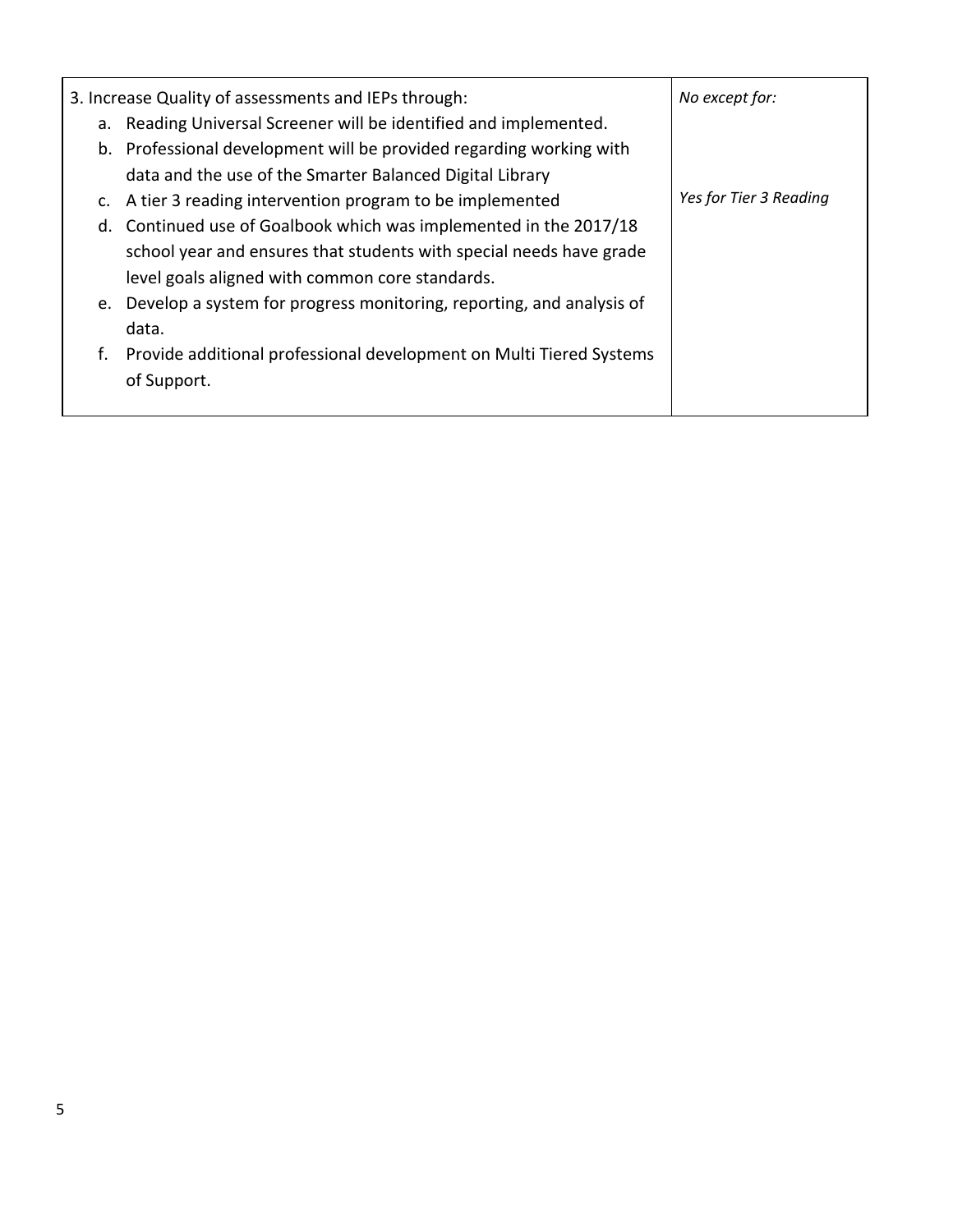#### PASADENA UNIFIED SCHOOL DISTRICT

**Board of Education CAC Advisory to Board of Education & Superintendent** 



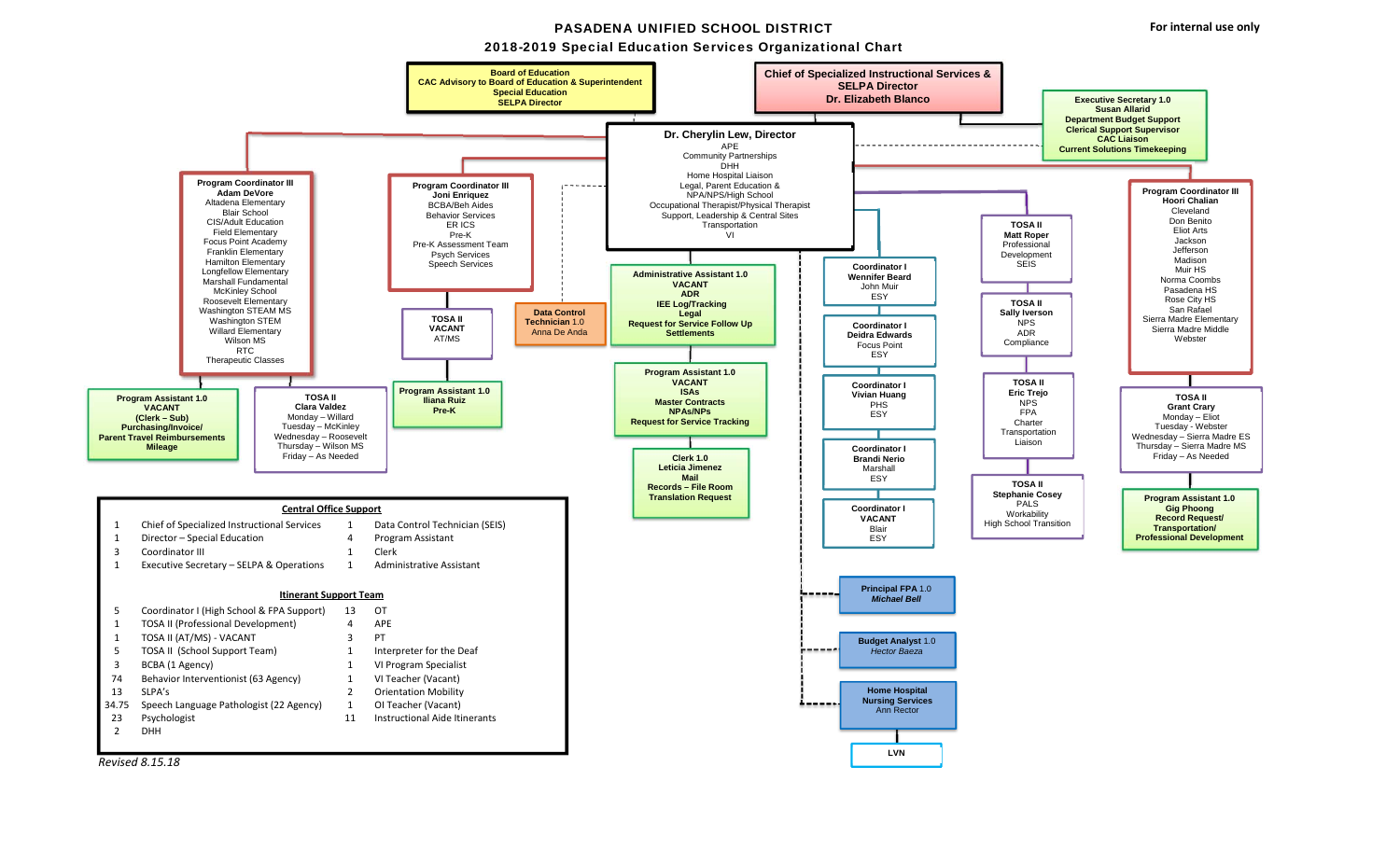# **2016–17 District Level Special Education Annual Performance Report Measure for Pasadena Unified School District**

| <b>CDS Code</b>   | District Name            | <b>SELPA</b><br>$\sim$ $\sim$<br>Code | <b>SELPA</b>                  |
|-------------------|--------------------------|---------------------------------------|-------------------------------|
| $00\,$<br>1964881 | .<br>Pasadena<br>Unified | 1916                                  | <b>Pasadena Unified SELPA</b> |

**Indicator 1 – Graduation Four Year Rate**: Percent of all exiting students in grade twelve, and exiting ungraded students eighteen and over, who graduate from high school with a regular diploma. This is a Prior Year Calculation.

| <b>Graduation Rate</b> | arget  | Target Met |
|------------------------|--------|------------|
| 65.29                  | '4 R.A | Nc         |

*Data Source: Cohort Data: <http://www.cde.ca.gov/ds/sd/sd/filescohort.asp>*

*All LEAs have the same Graduation Rate Target. It is equal to the State's variable growth rate target for Students with Disabilities.*

**Indicator 2 – Dropout Four Year Rate:** Percent of all students in grades nine and higher, and ungraded students thirteen and over, who exit special education by dropping out of school.

| Percent Dropped Out | ⊺arget     | Target Met |
|---------------------|------------|------------|
| 15.71%              | $<$ 12 72% | Nο         |

*Data Source: June 2017 CASEMIS Submission*

**Indicator 3 - Statewide Assessments**: Academic achievement testing to meet the requirements of California Assessment of Student Performance and Progress (CAASPP).

| Area                  | Percent      | <b>Participation Target</b> | arget <sup>-</sup> | <b>Percent Level 3</b> | Achievement   | <b>Target Met</b> |
|-----------------------|--------------|-----------------------------|--------------------|------------------------|---------------|-------------------|
|                       | Participated |                             | Met                | or 4 Achievement       | arget         |                   |
| English Language Arts | 93.78%       | 95%                         | Nc                 | 14.74%                 | 13.90%        | YES               |
| Math                  | 92.83%       | 95%                         | No                 | 12.25%                 | $.60\%$<br>44 | YES               |

*Data Source: Spring 2017 CAASP Data <https://caaspp.cde.ca.gov/SB2017/Default>*

**Indicator 4–Suspension and Expulsion:** Percent of all students ages three through twenty-two receiving special education that are suspended or expelled for greater than ten days in the school year.

Pasadena Unified School District Report Page **1** of **936**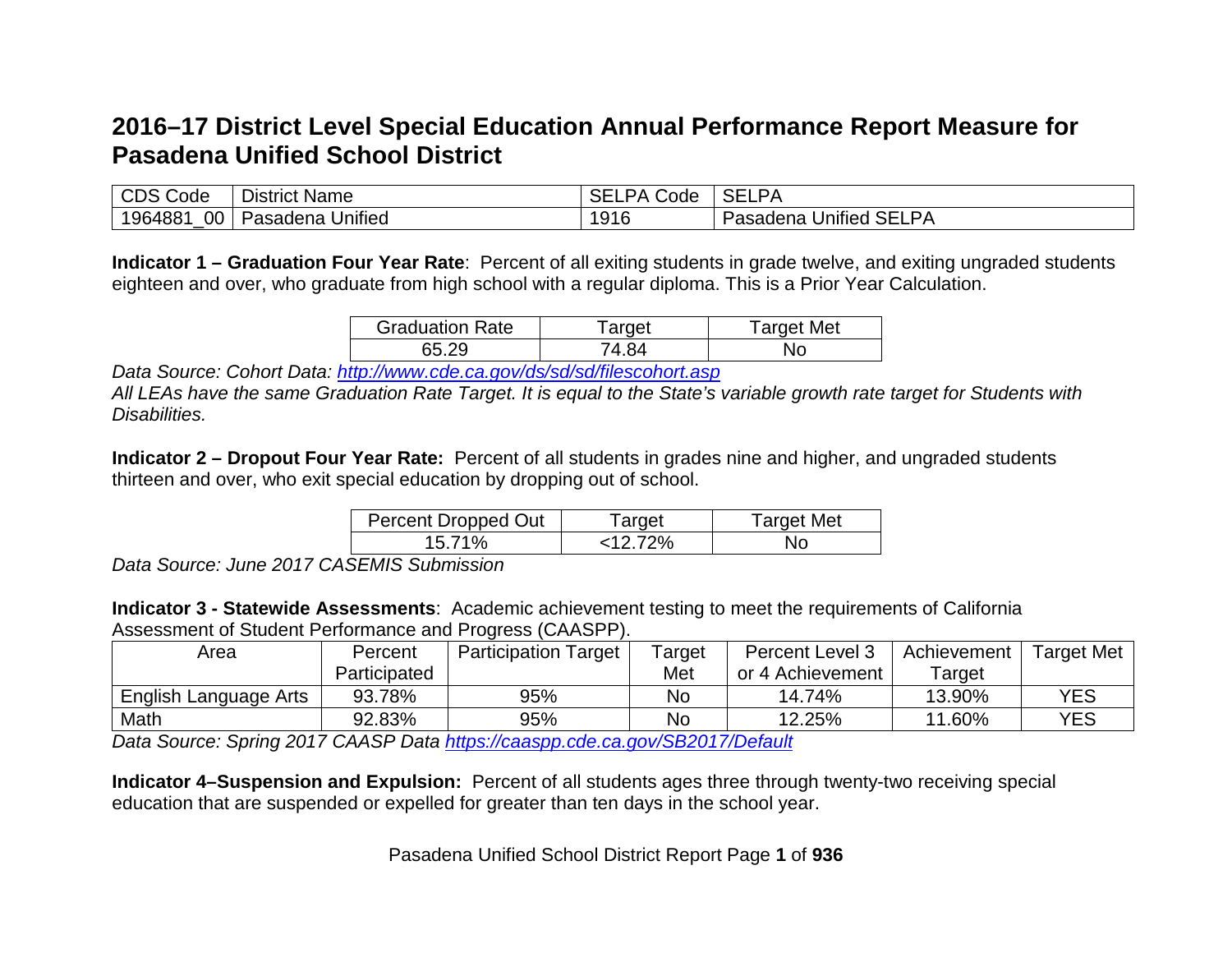A. Overall: Percent of all students with disabilities in the local educational agency (LEA) that was suspended or expelled for greater than ten days in a school year.

| No. of Students with Disabilities | Total No. of Students | Percent of Students with  | <b>Statewide</b> | <b>Over Statewide</b> |
|-----------------------------------|-----------------------|---------------------------|------------------|-----------------------|
| Suspended or Expelled for More    | with Disabilities     | Disabilities Suspended or | Rate             | Rate?                 |
| than Ten Days                     |                       | Expelled for More than    |                  |                       |
|                                   | (Age 3-22)            | Ten Days                  |                  |                       |
| 16                                | 3.047                 | 0.53                      | 2.30%            | No                    |

B. Percent of all students with disabilities, by race or ethnicity, in the local educational agency (LEA) that were suspended or expelled for greater than ten days in a school year.

| Ethnicity        | <b>Students Suspended or</b> | Total No. of    | <b>Percent of Students Suspended</b> | Over           |
|------------------|------------------------------|-----------------|--------------------------------------|----------------|
|                  | Expelled for More than Ten   | <b>Students</b> | or Expelled for More than Ten        |                |
|                  | Days                         |                 | Days                                 | Rate?          |
|                  |                              | (Age 3-22)      |                                      |                |
| American Indian  | <b>NA</b>                    |                 | <b>NC</b>                            | <b>NA</b>      |
| Asian            | <b>NA</b>                    | 115             | <b>NC</b>                            | <b>No</b>      |
| African American | $\star$                      | 581             | 0.69                                 | N <sub>o</sub> |
| <b>Hispanic</b>  | $\star$                      | 1,735           | 0.46                                 | No             |
| Multi-Ethnic     | $\star$                      | 165             | <b>NC</b>                            | <b>NA</b>      |
| Pacific Islander | <b>NA</b>                    | $\star$         | <b>NC</b>                            | <b>NA</b>      |
| White            | $\ast$                       | 440             | 0.68                                 | <b>No</b>      |

*Data Source: June 2016 CASEMIS Submission and CALPADS Discipline Data*

*NOTE: A denominator of at least 20 AND numerator of at least 2 was required to perform calculation for suspension/expulsion*

**Indicator 5 - Least Restrictive Environment:** the average amount of time students ages six through twenty-two receive their special education or services in settings apart from their non-disabled peers:

- A. Inside of the regular class 80% or more of the day
- B. Inside regular class less than 40% of the day
- C. In separate schools, residential facilities, or homebound/hospital placements.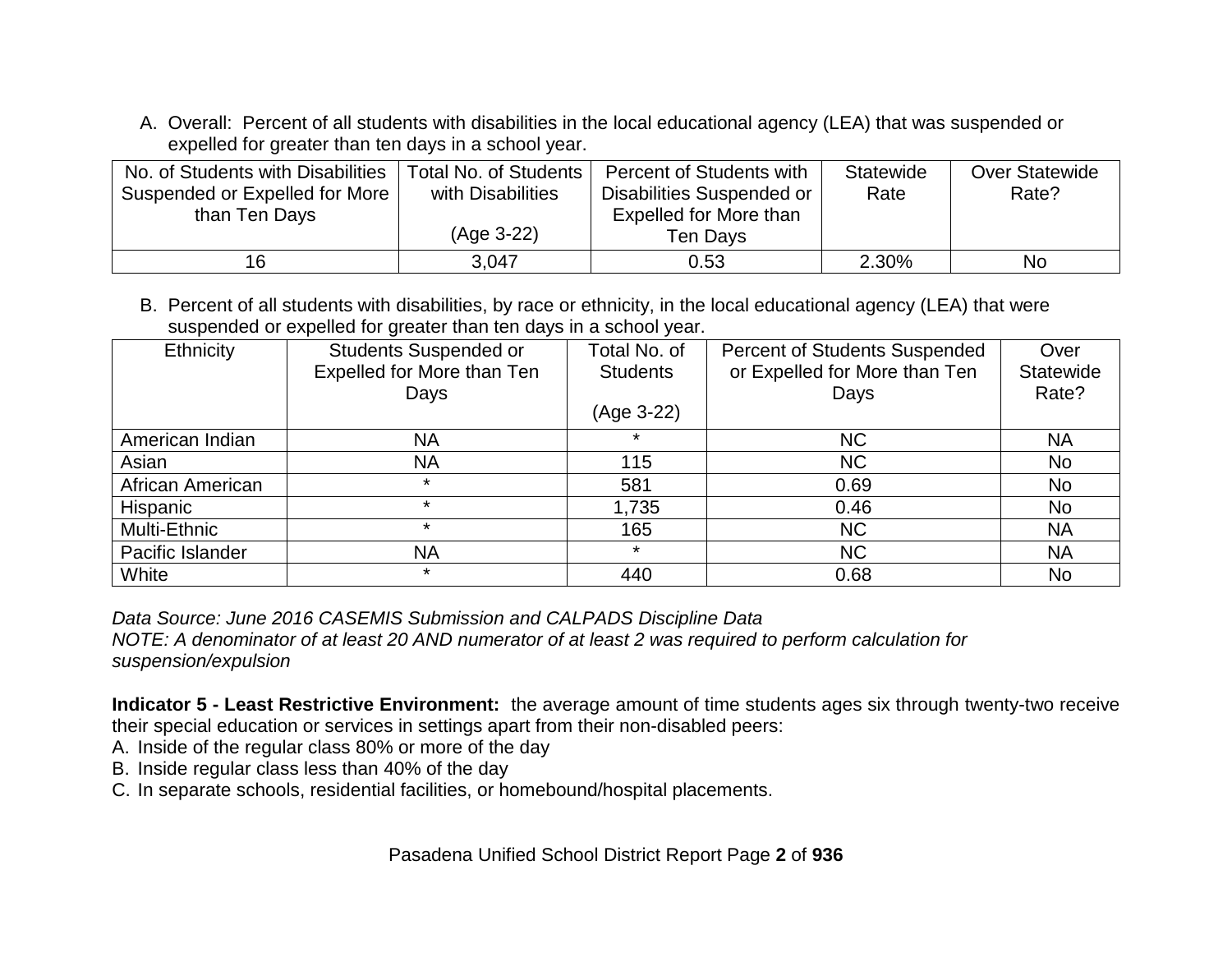| Measure             | Total No. of Students<br>receiving Special<br>Education (Age 6-22) | No. of Students in<br>the environment | Percent of Students in<br>environment receiving<br><b>Special Education</b> | <b>Target This</b><br>Year | Target<br>Met |
|---------------------|--------------------------------------------------------------------|---------------------------------------|-----------------------------------------------------------------------------|----------------------------|---------------|
| $A. > 80\%$         | 2,211                                                              | 1.074                                 | 48.58%                                                                      | $>50.2\%$                  | No            |
| $B. < 40\%$         | 2,211                                                              | 603                                   | 27.27%                                                                      | $<$ 23.6%                  | No            |
| C. Separate Schools | 2.211                                                              | 133                                   | 6.02%                                                                       | $<4.2\%$                   | No            |

*Data Source: December 2016 CASEMIS Submission*

NOTE: Separate Schools includes Students in Separate Schools, Residential Facilities and Homebound/Hospital. It does not include students in Correctional Facilities or those that are Parentally Placed in Private School

**Indicator 6 - Preschool Least Restrictive Environment:** The percent of children aged 3 through 5 with IEPs attending a:

- A. Regular early childhood program and receiving a majority of special education and related services in the regular program
- B. Separate special education class, separate school or residential facility

| Measure            | Total No. of Students | No. of Students in | Percent of Students in   | <b>Target This</b> | Target     |
|--------------------|-----------------------|--------------------|--------------------------|--------------------|------------|
|                    | receiving Special     | the environment    | environment receiving    | Year               | Met        |
|                    | Education (Age 3-5)   |                    | <b>Special Education</b> |                    |            |
| A. Regular Program | 307                   | 202                | 65.80%                   | $>42.8\%$          | <b>Yes</b> |
| <b>B.</b> Separate | 307                   | 72                 | 23.78%                   | $<$ 33.4%          | <b>Yes</b> |

*Data Source: December 2016 CASEMIS Submission* 

**Indicator 7 – Preschool Assessments**: Percent of preschool children in the **LEA** aged 3 through 5 with IEPs who demonstrate improved:

- A. Positive social-emotional skills (including personal relationships)
- B. Acquisition and use of knowledge and skills (including early language/communication and early literacy)
- C. Use of appropriate behaviors to meet their needs.

| ⊃utcome<br><b>n</b>                                  | Improved  | Total                    | Percent        | arget           | Met? |
|------------------------------------------------------|-----------|--------------------------|----------------|-----------------|------|
| Substantially<br>Increased                           | ററ<br>۷C  | 40                       | 70.00%         | ⇁⌒<br>7%        | No   |
| within<br>⌒<br>ade expectations<br>-unctionina<br>-- | - -<br>vu | $\overline{\phantom{a}}$ | $2.60\%$<br>70 | 1%<br>ററ<br>oz. | No   |

| Jutcome B                                           | Improved | $\tau$ otal                   | Percent    | arget       | Met?      |
|-----------------------------------------------------|----------|-------------------------------|------------|-------------|-----------|
| Substantially<br>Increased                          | つに<br>∠J | 36                            | 69.44%     | ⇁∩<br>70.0% | <b>No</b> |
| within<br>$\sim$<br>age expectations<br>·unctionina | 56       | $\overline{\phantom{a}}$<br>ີ | 76.<br>71% | 82.5%       | No.       |

Pasadena Unified School District Report Page **3** of **936**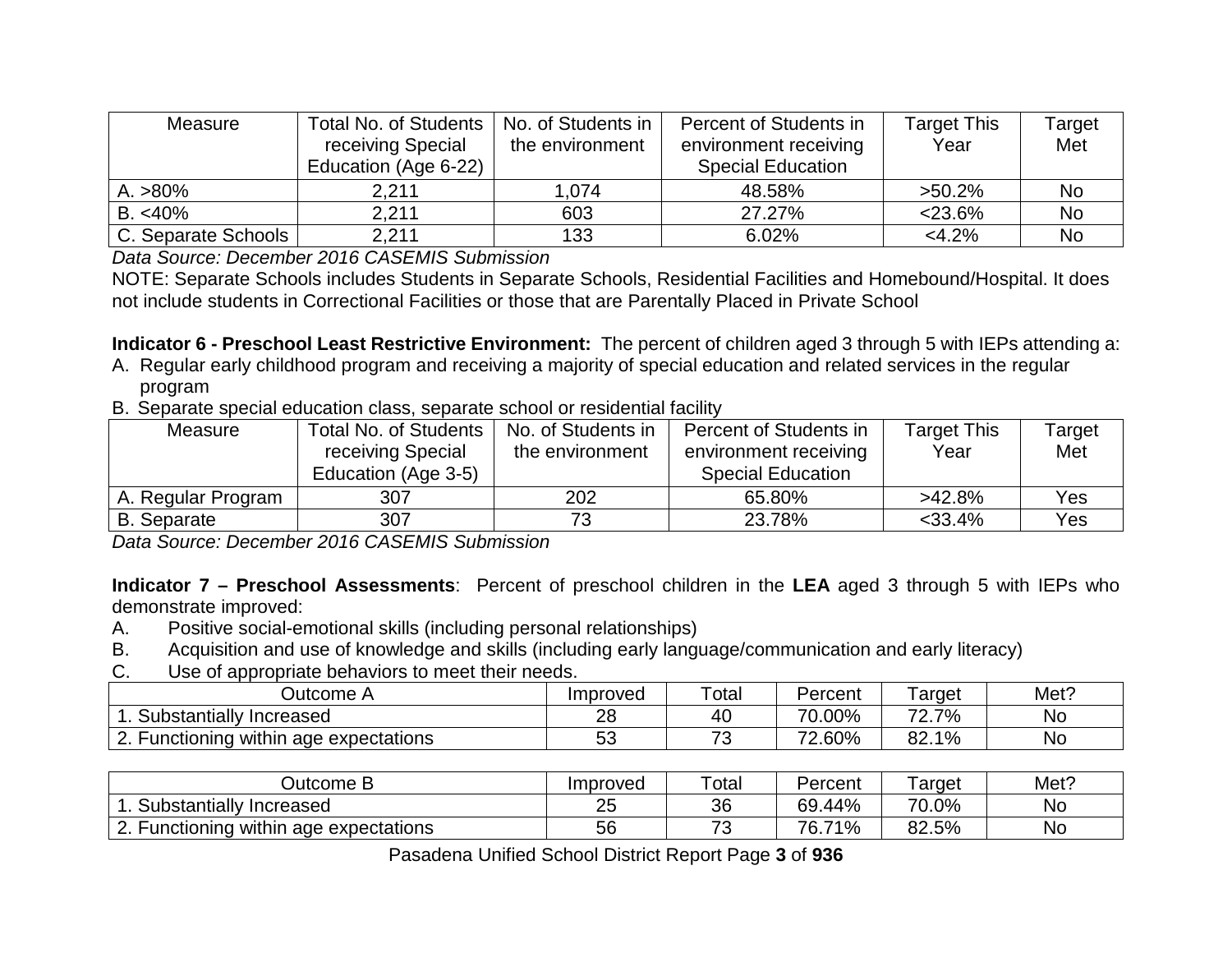| Jutcome C                                               | Improved | $\tau$ otal                   | Percent      | arget | Met? |
|---------------------------------------------------------|----------|-------------------------------|--------------|-------|------|
| Substantially<br>Increased                              | n.<br>-  | ৭∡                            | .76%<br>61   | 75.0% | No   |
| ⌒<br>i age expectations<br><b>Functioning</b><br>within | ゟゟ<br>◡◡ | $\overline{\phantom{a}}$<br>◡ | 75.34%<br>フ斥 | 79.0% | No   |

*Data Source: DRAccess (using DRDP data)*

**Indicator 8 - Parent Involvement**: Percent of parents with a child receiving special education services who report that schools facilitated parent involvement as a means of improving services and results for children with disabilities.

| -<br>Responses<br>Positive<br><b>Involvement</b> | otal<br>Responses | Percent<br>Positive.<br>volvement<br>Invo | arget<br>Year<br>his | arget Met |
|--------------------------------------------------|-------------------|-------------------------------------------|----------------------|-----------|
| 2,805                                            | .848              | 49%<br>98.                                | 2%<br>- u∽<br>. .    | Yes       |

*Data Source: June 2017 CASEMIS Submission*

**Indicator 9–Disproportionality Overall**: Percent of racial and ethnic disproportionality among students ages six through twenty-two which may be due to policies, procedures, or practices.

| Dverall<br>Disproportionality                             | Native<br>American | Asian             | African-<br>American | Hispanic          | Multi-Ethnic      | Pacific<br>Islander | White             |
|-----------------------------------------------------------|--------------------|-------------------|----------------------|-------------------|-------------------|---------------------|-------------------|
| Disproportionate?                                         | <b>Not Dispro</b>  | <b>Not Dispro</b> | Not Dispro           | <b>Not Dispro</b> | <b>Not Dispro</b> | Not Dispro          | <b>Not Dispro</b> |
| Deta Course: CALDADC and Desamber 2016 CACEMIC Cubmission |                    |                   |                      |                   |                   |                     |                   |

*Data Source: CALPADS and December 2016 CASEMIS Submission* 

**Indicator 10–Disproportionality Disability**: Percent of racial and ethnic disproportionality by disability among students ages six through twenty-two which may be due to policies, procedures, or practices. District Disproportionality for each disability can be found here:

| <b>Disability</b>                 | <b>Native</b> | Asian      | African-   | <b>Hispanic</b> | Multi-Ethnic | Pacific         | White      |
|-----------------------------------|---------------|------------|------------|-----------------|--------------|-----------------|------------|
|                                   | American      |            | American   |                 |              | <b>Islander</b> |            |
| Autism                            | Not Dispro    | Not Dispro | Not Dispro | Not Dispro      | Not Dispro   | Not Dispro      | Not Dispro |
| Emotional<br><b>Disturbance</b>   | Not Dispro    | Not Dispro | Not Dispro | Not Dispro      | Dispro       | Not Dispro      | Not Dispro |
| Intellectual<br><b>Disability</b> | Not Dispro    | Not Dispro | Not Dispro | Not Dispro      | Not Dispro   | Not Dispro      | Not Dispro |

Pasadena Unified School District Report Page **4** of **936**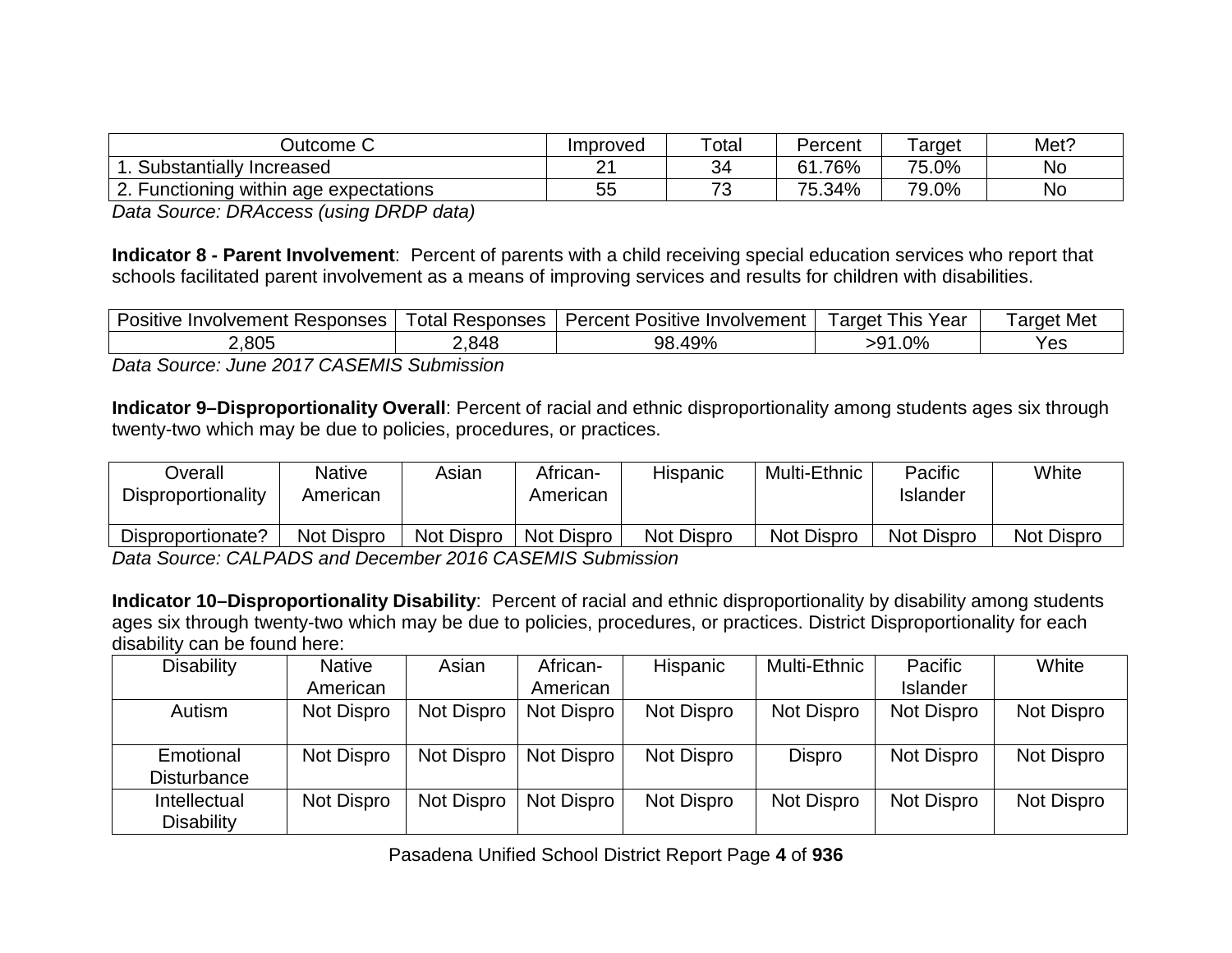| <b>Disability</b>                             | <b>Native</b>     | Asian      | African-   | <b>Hispanic</b> | Multi-Ethnic | Pacific         | White      |
|-----------------------------------------------|-------------------|------------|------------|-----------------|--------------|-----------------|------------|
|                                               | American          |            | American   |                 |              | <b>Islander</b> |            |
| Other Health<br>Impairments                   | Not Dispro        | Not Dispro | Not Dispro | Not Dispro      | Not Dispro   | Not Dispro      | Not Dispro |
| <b>Specific Learning</b><br><b>Disability</b> | Not Dispro        | Not Dispro | Not Dispro | Not Dispro      | Not Dispro   | Not Dispro      | Not Dispro |
| Speech/Language<br>Impairment                 | <b>Not Dispro</b> | Not Dispro | Not Dispro | Not Dispro      | Not Dispro   | Not Dispro      | Not Dispro |

*Data Source: CALPADS and December 2016 CASEMIS Submission*

**Indicator 11 - Eligibility Evaluation**: Percent of children ages birth through twenty-two whose eligibility for special education was determined within 60 days of receipt of parental consent for evaluation.

| No. of Students<br>Assessed | No. Assessed within 60 days of<br>receipt of parental consent for<br>evaluation | No. delayed but within<br>state established time<br>line (e.g. school breaks) | Percent On<br>time | $Ta$ rget | <b>Met Target</b> |
|-----------------------------|---------------------------------------------------------------------------------|-------------------------------------------------------------------------------|--------------------|-----------|-------------------|
| 409                         | 313                                                                             | 96                                                                            | 100.00%            | 100%      | <b>Yes</b>        |

*Data Source: June 2017 CASEMIS Submission* 

*Calculation: Number of students assessed within 60 days / (students assessed – students delayed) \* 100*

**Indicator 12 - Part C to Part B Transition:** Percent of children ages birth through two in each district receiving special education under IDEA Part C who were referred for assessment for special education under IDEA Part B, found eligible under Part B, and had an IEP developed before their third birthdays. This is a **SELPA** level calculation.

| No. Children Referred from<br>Part C by Their 3 <sup>rd</sup> Birthday | On Time   On Time  <br>Ineligible | Eligible | Parental  <br>Refusal | Referred to Part<br>Consent   C within 90 days   On Time<br>of 3 <sup>rd</sup> birthday | Percent<br>Eligible | Target | Met Target |
|------------------------------------------------------------------------|-----------------------------------|----------|-----------------------|-----------------------------------------------------------------------------------------|---------------------|--------|------------|
|                                                                        | 14                                | 40       | 19                    | <b>NA</b>                                                                               | 97.56%              | 10%    | No         |

*Data Source: June 2017 CASEMIS Submission* 

*Calculation: Students On Time Eligible / (Children Referred – On Time Ineligible – Parental Consent Refused – 90 days) \* 100*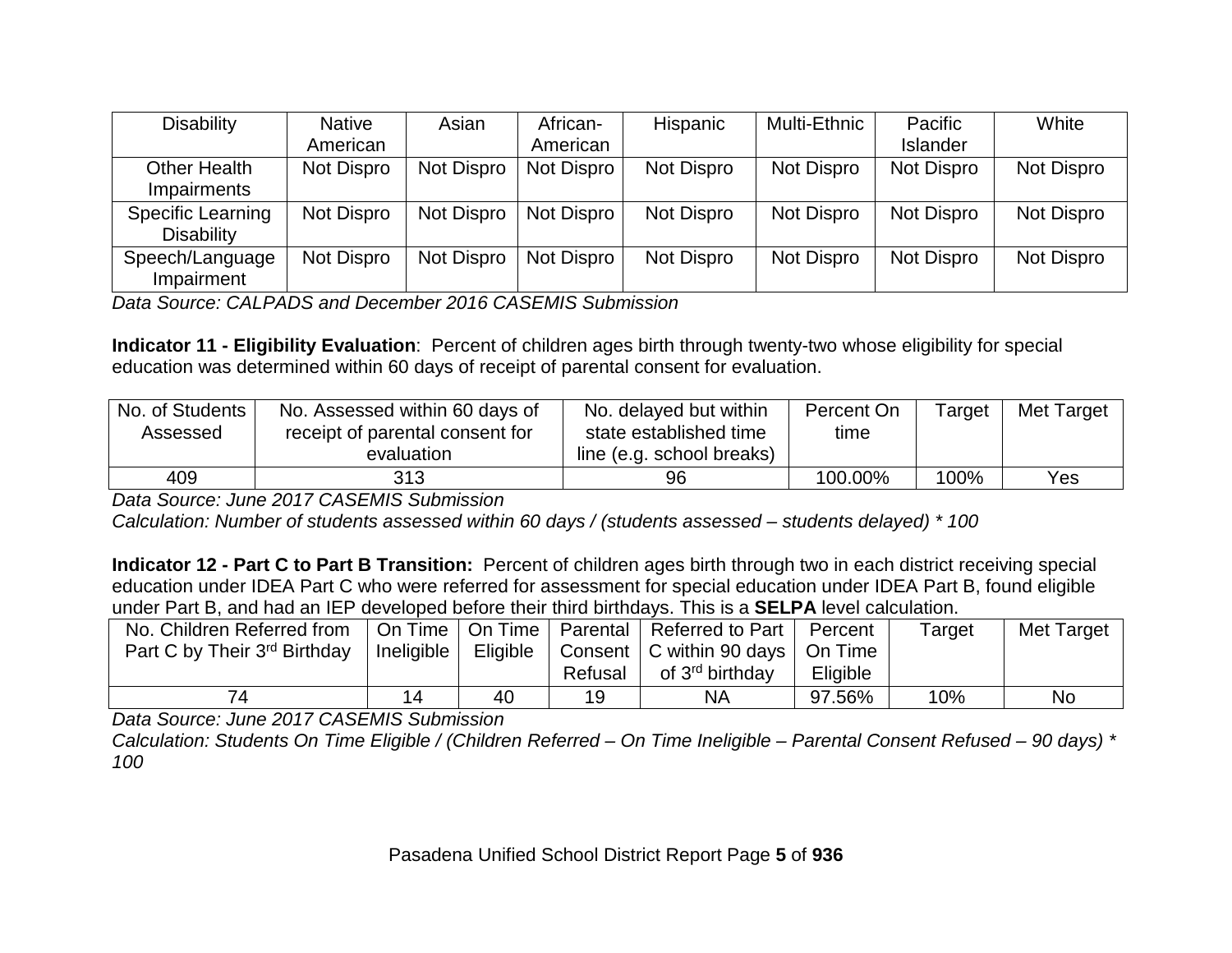**Indicator 13 - Secondary Transition Goals and Services**:Percent of youth aged 16 and above with an IEP that includes all eight coordinated, measurable, annual IEP goals and transition services that will reasonably enable the student to meet the postsecondary goals.

| No. with Post-secondary<br><b>Goals and Transition</b><br><b>Services</b> | Total No. of Students<br><b>Reviewed for Transition</b><br>Services | Percent of students with<br>Post-secondary Goals and<br><b>Transition Services</b> | Target | <b>Target Met</b> |
|---------------------------------------------------------------------------|---------------------------------------------------------------------|------------------------------------------------------------------------------------|--------|-------------------|
| 641                                                                       | 641                                                                 | 100.00%                                                                            | 100%   | Yes               |

*Data Source: June 2017 CASEMIS Submission*

*Calculation: Students with "Yes" Responses in Goals 1 through 8/Number of Students 16 or older \* 100*

**Indicator 14 - Post-school:** Percent of youth who had an IEP, are no longer in secondary school, and who have been:

- A. enrolled in higher education,
- B. enrolled in higher education or competitively employed,
- C. enrolled in higher education, or in some other post-secondary education or training program; or competitively employed or in some other employment

| Measure                                | <b>Responders</b> | Number of     | Percent of    | Target    | Target |
|----------------------------------------|-------------------|---------------|---------------|-----------|--------|
|                                        |                   | Responders in | Responders in | This Year | Met    |
|                                        |                   | the Category  | the Category  |           |        |
| A. Higher Education                    | 61                | 14            | 22.95%        | 55.3%     | No     |
| B. Higher Ed or Competitively Employed | 61                | 31            | 50.82%        | 75.4%     | No     |
| C. Any Post-Secondary Ed or Employment | 61                | 61            | 100.00%       | 84.0%     | Yes    |

*Data Source: June 2017 CASEMIS Submission Items District of Service, Age, Postsecondary Program, Students Competitive Employment*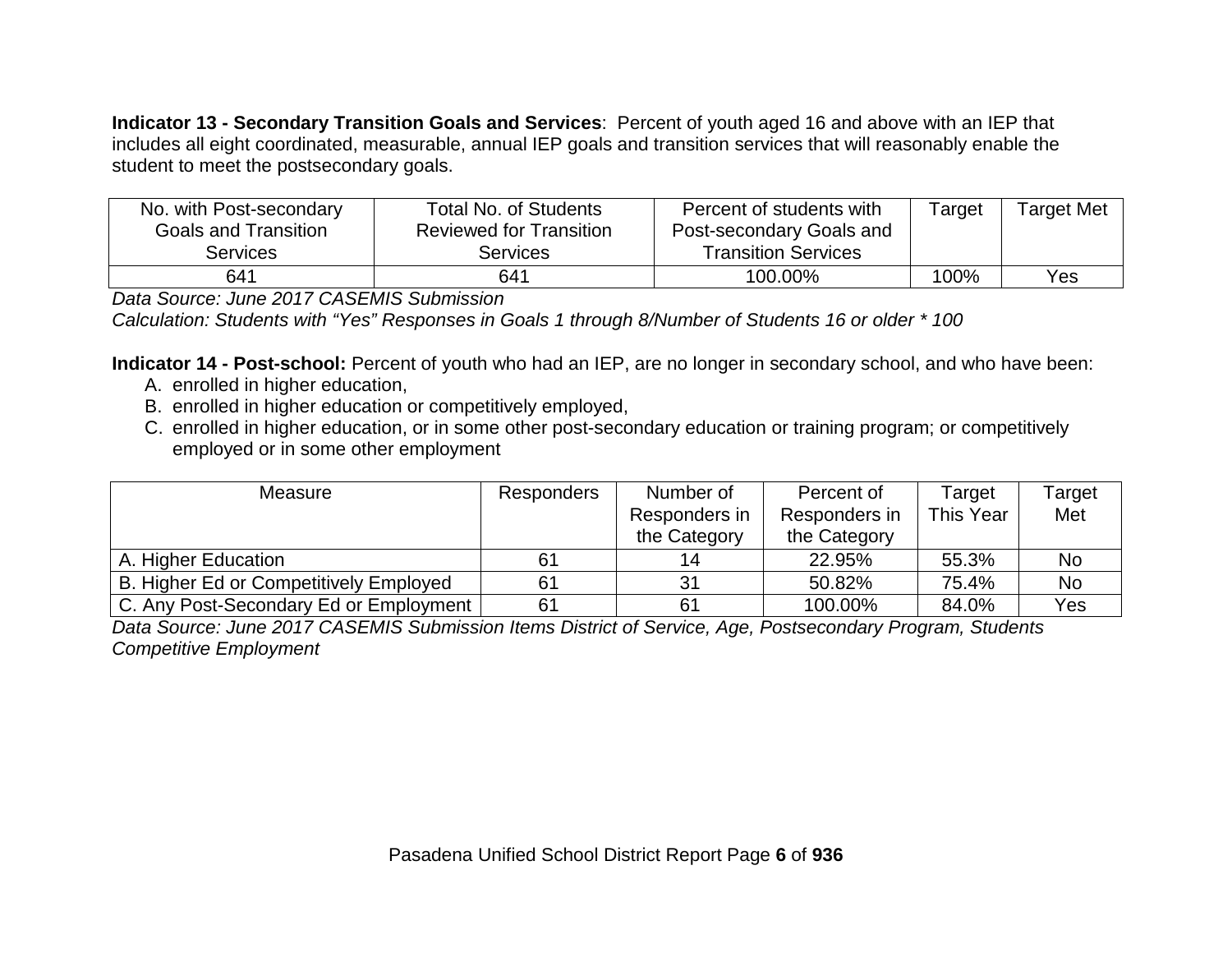| 2018-19 Adopted Budget        |              |                       |                                    |                                               |                  |                         |                                                |                       |                      |                |                                     |              |                      |                                    |                        |
|-------------------------------|--------------|-----------------------|------------------------------------|-----------------------------------------------|------------------|-------------------------|------------------------------------------------|-----------------------|----------------------|----------------|-------------------------------------|--------------|----------------------|------------------------------------|------------------------|
|                               | 07091.0 -    | 07230.0 -             | 33100.0 - Spec Ed: 33110.0 - SpEd: |                                               |                  |                         | 33150.0 - Pre 33200.0 - Spec 33270.0 - Special | 33450.0 -             | 33850.0 -            | 33950.0 -      | 65000.0 - Special 65100.0 - Special |              | 65120.0 - Sp Ed:     | 65150.0 - Sp Ed: 65200.0 - Special |                        |
|                               | <b>LCAP</b>  | <b>Transportation</b> |                                    | <b>IDEA Local Assist Parent Plcd Prvt Sch</b> | <b>School</b>    | <b>Ed: Pre School</b>   | <b>Ed: Mental</b>                              | <b>Special Ed:</b>    | <b>Spec Ed: IDEA</b> | Alternate      | <b>Education: AB</b>                | Ed - Infant  | <b>Mental Health</b> | Infant                             | <b>Ed: Workability</b> |
| <b>Row Labels</b>             |              | <b>Home To School</b> |                                    | Stu                                           | <b>Expansion</b> | <b>Entitlemnt</b>       | <b>Health Svcs</b>                             | <b>IDEA Preschool</b> | Early                | <b>Dispute</b> | 602                                 | Apport.      | <b>Services</b>      | <b>Discretionary Fd</b>            |                        |
| 004 - Altadena Elementary     | $\mathbf{0}$ |                       | 116,952                            |                                               | 79,134           | 105,839                 |                                                |                       |                      |                | 557,764                             | 109,362      |                      |                                    |                        |
| <b>Certificated Salaries</b>  | $\mathbf{0}$ |                       |                                    |                                               |                  | 73,557                  |                                                |                       |                      |                | 180,062                             | 77,080       |                      |                                    |                        |
| <b>Classified Salaries</b>    |              |                       | 68,742                             |                                               | 63,691           | $\overline{\mathbf{0}}$ |                                                |                       |                      |                | 155,234                             |              |                      |                                    |                        |
| <b>Employee Benefits</b>      |              |                       | 48,210                             |                                               | 15,443           | 32,282                  |                                                |                       |                      |                | 222,468                             | 32,282       |                      |                                    |                        |
|                               |              |                       |                                    |                                               |                  |                         |                                                |                       |                      |                |                                     |              |                      |                                    |                        |
| 010 - Burbank Elementary      |              |                       |                                    |                                               | 1,486            | $\mathbf 0$             |                                                |                       |                      |                | 95,760                              | $\mathbf{0}$ |                      |                                    |                        |
| <b>Certificated Salaries</b>  |              |                       |                                    |                                               |                  | $\mathbf{0}$            |                                                |                       |                      |                | $\mathbf{0}$                        | $\mathbf{0}$ |                      |                                    |                        |
| <b>Classified Salaries</b>    |              |                       |                                    |                                               | 1,140            | $\mathbf{0}$            |                                                |                       |                      |                | 45,252                              | $\Omega$     |                      |                                    |                        |
| <b>Employee Benefits</b>      |              |                       |                                    |                                               | 346              | $\mathbf{0}$            |                                                |                       |                      |                | 50,507                              | $\mathbf{0}$ |                      |                                    |                        |
| <b>Materials and Supplies</b> |              |                       |                                    |                                               |                  |                         |                                                |                       |                      |                |                                     | $\mathbf{0}$ |                      |                                    |                        |
| <b>Contracted Services</b>    |              |                       |                                    |                                               | $\Omega$         |                         |                                                |                       |                      |                | $\mathbf{1}$                        |              |                      |                                    |                        |
|                               |              |                       |                                    |                                               |                  |                         |                                                |                       |                      |                |                                     |              |                      |                                    |                        |
| 0105 - Learning Works         |              |                       |                                    |                                               |                  |                         |                                                |                       |                      |                | 208,591                             |              |                      |                                    |                        |
| <b>Certificated Salaries</b>  |              |                       |                                    |                                               |                  |                         |                                                |                       |                      |                | 147,916                             |              |                      |                                    |                        |
| <b>Employee Benefits</b>      |              |                       |                                    |                                               |                  |                         |                                                |                       |                      |                | 60,675                              |              |                      |                                    |                        |
|                               |              |                       |                                    |                                               |                  |                         |                                                |                       |                      |                |                                     |              |                      |                                    |                        |
| 012 - Cleveland Elementary    |              |                       | 65,449                             |                                               | 44,377           | 102,332                 |                                                |                       |                      |                | 310,015                             | $\mathbf{0}$ |                      |                                    |                        |
| <b>Certificated Salaries</b>  |              |                       |                                    |                                               |                  | 64,856                  |                                                |                       |                      |                | 176,682                             | $\Omega$     |                      |                                    |                        |
| <b>Classified Salaries</b>    |              |                       | 42,784                             |                                               | 22,551           | $\mathbf{0}$            |                                                |                       |                      |                | 18,214                              |              |                      |                                    |                        |
| <b>Employee Benefits</b>      |              |                       | 22,665                             |                                               | 21,826           | 37,476                  |                                                |                       |                      |                | 115,119                             | $\Omega$     |                      |                                    |                        |
|                               |              |                       |                                    |                                               |                  |                         |                                                |                       |                      |                |                                     |              |                      |                                    |                        |
| 014 - Don Benito Fundamental  |              |                       | 46,427                             |                                               |                  |                         |                                                |                       |                      |                | 547,437                             |              |                      |                                    |                        |
| <b>Certificated Salaries</b>  |              |                       |                                    |                                               |                  |                         |                                                |                       |                      |                | 186,137                             |              |                      |                                    |                        |
| <b>Classified Salaries</b>    |              |                       | 21,053                             |                                               |                  |                         |                                                |                       |                      |                | 125,600                             |              |                      |                                    |                        |
| <b>Employee Benefits</b>      |              |                       | 25,374                             |                                               |                  |                         |                                                |                       |                      |                | 235,700                             |              |                      |                                    |                        |
|                               |              |                       |                                    |                                               |                  |                         |                                                |                       |                      |                |                                     |              |                      |                                    |                        |
| 018 - Field Elementary        | $\mathbf{0}$ |                       | 45,582                             |                                               |                  |                         |                                                |                       |                      |                | 161,899                             |              |                      |                                    |                        |
| <b>Certificated Salaries</b>  | $\mathbf{0}$ |                       |                                    |                                               |                  |                         |                                                |                       |                      |                | 36,575                              |              |                      |                                    |                        |
| <b>Classified Salaries</b>    |              |                       | 19,593                             |                                               |                  |                         |                                                |                       |                      |                | 50,740                              |              |                      |                                    |                        |
| <b>Employee Benefits</b>      |              |                       | 25,989                             |                                               |                  |                         |                                                |                       |                      |                | 74,584                              |              |                      |                                    |                        |
|                               |              |                       |                                    |                                               |                  |                         |                                                |                       |                      |                |                                     |              |                      |                                    |                        |
| 020 - Franklin Elementary     | $\mathbf{0}$ |                       | $\mathbf 0$                        |                                               |                  |                         |                                                |                       |                      |                | 237,277                             |              |                      |                                    |                        |
| <b>Certificated Salaries</b>  | $\mathbf{0}$ |                       |                                    |                                               |                  |                         |                                                |                       |                      |                | 63,807                              |              |                      |                                    |                        |
| <b>Classified Salaries</b>    |              |                       | $\mathbf{0}$                       |                                               |                  |                         |                                                |                       |                      |                | 81,110                              |              |                      |                                    |                        |
| <b>Employee Benefits</b>      |              |                       | $\mathbf{0}$                       |                                               |                  |                         |                                                |                       |                      |                | 92,360                              |              |                      |                                    |                        |
|                               |              |                       |                                    |                                               |                  |                         |                                                |                       |                      |                |                                     |              |                      |                                    |                        |
| 026 - Hamilton Elementary     | $\mathbf{0}$ |                       |                                    | $\mathbf{0}$                                  |                  |                         |                                                |                       |                      |                | 538,174                             |              | $\mathbf{0}$         |                                    |                        |
| <b>Certificated Salaries</b>  | $\mathbf{0}$ |                       |                                    | $\mathbf{0}$                                  |                  |                         |                                                |                       |                      |                | 200,569                             |              | $\mathbf{0}$         |                                    |                        |
| <b>Classified Salaries</b>    |              |                       |                                    |                                               |                  |                         |                                                |                       |                      |                | 133,875                             |              |                      |                                    |                        |
| <b>Employee Benefits</b>      |              |                       |                                    | $\mathbf{0}$                                  |                  |                         |                                                |                       |                      |                | 203,730                             |              | $\mathbf{0}$         |                                    |                        |
|                               |              |                       |                                    |                                               |                  |                         |                                                |                       |                      |                |                                     |              |                      |                                    |                        |
| 028 - Jackson Elementary      |              |                       |                                    | $\mathbf 0$                                   |                  |                         |                                                |                       |                      |                | 192,147                             |              | $\mathbf 0$          |                                    |                        |
| <b>Certificated Salaries</b>  |              |                       |                                    | $\mathbf{0}$                                  |                  |                         |                                                |                       |                      |                | 73,150                              |              | $\mathbf{0}$         |                                    |                        |
| <b>Classified Salaries</b>    |              |                       |                                    |                                               |                  |                         |                                                |                       |                      |                | 44,601                              |              |                      |                                    |                        |
| <b>Employee Benefits</b>      |              |                       |                                    | $\mathbf{0}$                                  |                  |                         |                                                |                       |                      |                | 74,396                              |              | $\mathbf{0}$         |                                    |                        |
|                               |              |                       |                                    |                                               |                  |                         |                                                |                       |                      |                |                                     |              |                      |                                    |                        |
| 030 - Jefferson Elementary    |              |                       |                                    |                                               |                  |                         |                                                |                       |                      |                | 108,576                             |              |                      |                                    |                        |
| <b>Certificated Salaries</b>  |              |                       |                                    |                                               |                  |                         |                                                |                       |                      |                | 30,030                              |              |                      |                                    |                        |
| <b>Classified Salaries</b>    |              |                       |                                    |                                               |                  |                         |                                                |                       |                      |                | 31,257                              |              |                      |                                    |                        |
| <b>Employee Benefits</b>      |              |                       |                                    |                                               |                  |                         |                                                |                       |                      |                | 47,289                              |              |                      |                                    |                        |
| <b>Contracted Services</b>    |              |                       |                                    |                                               |                  |                         |                                                |                       |                      |                | $\mathbf{0}$                        |              |                      |                                    |                        |
|                               |              |                       |                                    |                                               |                  |                         |                                                |                       |                      |                |                                     |              |                      |                                    |                        |
| 038 - Longfellow Elementary   |              |                       | $\mathbf 0$                        |                                               | 24,904           |                         |                                                |                       | 22,910               |                | 168,399                             |              |                      |                                    |                        |
| <b>Certificated Salaries</b>  |              |                       |                                    |                                               |                  |                         |                                                |                       |                      |                | 90,585                              |              |                      |                                    |                        |
| <b>Classified Salaries</b>    |              |                       | $\mathbf{0}$<br>$\mathbf 0$        |                                               | 11,400<br>13,504 |                         |                                                |                       | 10,488<br>12,422     |                | 21,015                              |              |                      |                                    |                        |
| <b>Employee Benefits</b>      |              |                       |                                    |                                               |                  |                         |                                                |                       |                      |                | 56,798<br>$\mathbf{1}$              |              |                      |                                    |                        |
| <b>Contracted Services</b>    |              |                       |                                    |                                               |                  |                         |                                                |                       |                      |                |                                     |              |                      |                                    |                        |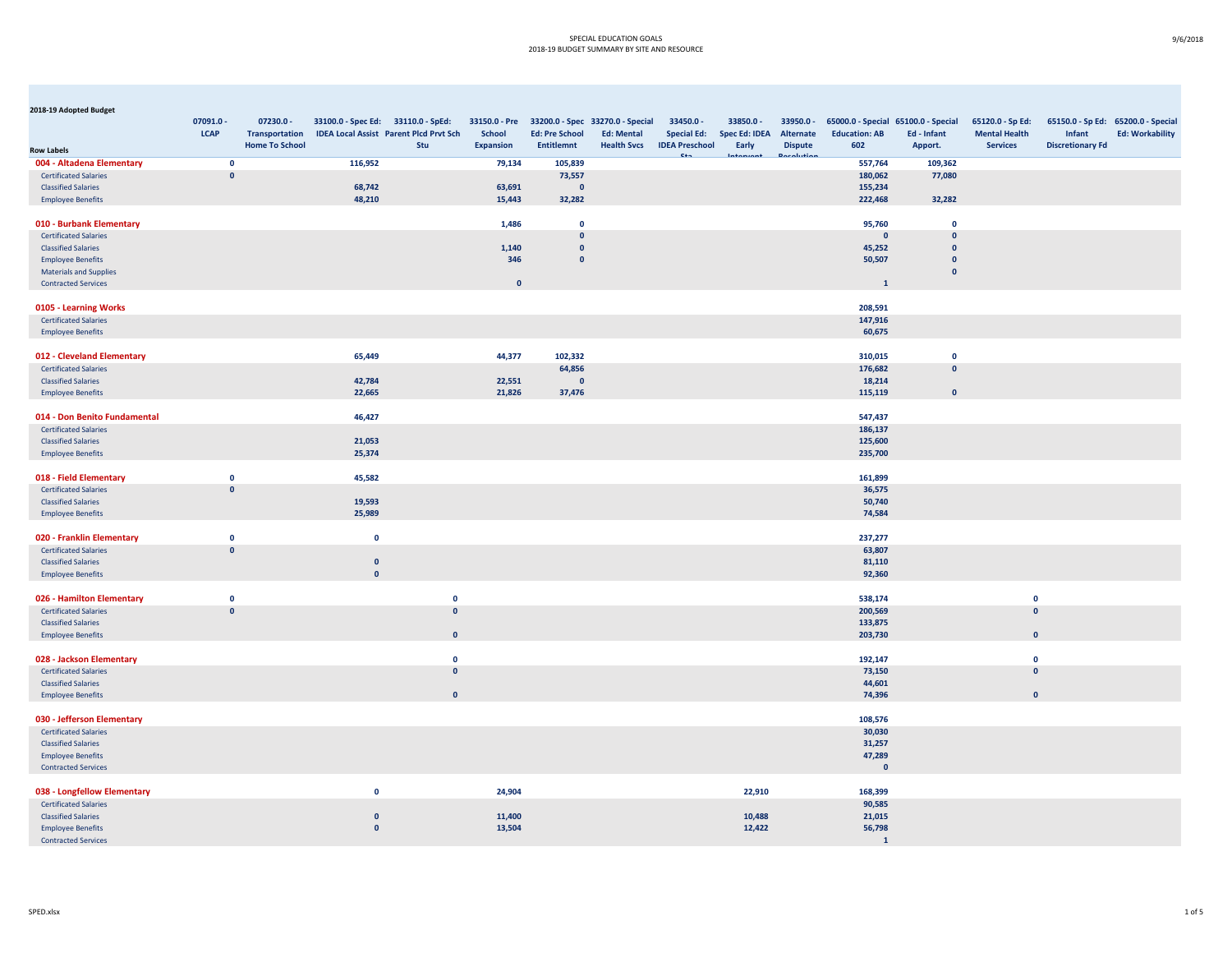| 2018-19 Adopted Budget                                      |                             |                       |                                    |                                               |                    |                       |                                                |                       |                      |                |                                     |             |                      |                         |                                    |
|-------------------------------------------------------------|-----------------------------|-----------------------|------------------------------------|-----------------------------------------------|--------------------|-----------------------|------------------------------------------------|-----------------------|----------------------|----------------|-------------------------------------|-------------|----------------------|-------------------------|------------------------------------|
|                                                             | 07091.0 -                   | $07230.0 -$           | 33100.0 - Spec Ed: 33110.0 - SpEd: |                                               |                    |                       | 33150.0 - Pre 33200.0 - Spec 33270.0 - Special | 33450.0 -             | 33850.0 -            | $33950.0 -$    | 65000.0 - Special 65100.0 - Special |             | 65120.0 - Sp Ed:     |                         | 65150.0 - Sp Ed: 65200.0 - Special |
|                                                             | <b>LCAP</b>                 | <b>Transportation</b> |                                    | <b>IDEA Local Assist Parent Plcd Prvt Sch</b> | <b>School</b>      | <b>Ed: Pre School</b> | <b>Ed: Mental</b>                              | <b>Special Ed:</b>    | <b>Spec Ed: IDEA</b> | Alternate      | <b>Education: AB</b>                | Ed - Infant | <b>Mental Health</b> | Infant                  | <b>Ed: Workability</b>             |
| <b>Row Labels</b>                                           |                             | <b>Home To School</b> |                                    | Stu                                           | <b>Expansion</b>   | <b>Entitlemnt</b>     | <b>Health Svcs</b>                             | <b>IDEA Preschool</b> | Early                | <b>Dispute</b> | 602                                 | Apport.     | <b>Services</b>      | <b>Discretionary Fd</b> |                                    |
| 040 - Madison Elementary                                    |                             |                       | $\mathbf 0$                        |                                               |                    |                       |                                                |                       |                      |                | 503,675                             |             |                      |                         |                                    |
| <b>Certificated Salaries</b>                                |                             |                       |                                    |                                               |                    |                       |                                                |                       |                      |                | 228,818                             |             |                      |                         |                                    |
| <b>Classified Salaries</b>                                  |                             |                       | $\mathbf{0}$                       |                                               |                    |                       |                                                |                       |                      |                | 90,701                              |             |                      |                         |                                    |
| <b>Employee Benefits</b>                                    |                             |                       | $\mathbf{0}$                       |                                               |                    |                       |                                                |                       |                      |                | 184,156                             |             |                      |                         |                                    |
| 046 - Roosevelt Elementary                                  |                             |                       | 62,702                             |                                               |                    | 53,007                |                                                |                       |                      |                | 1,268,765                           |             |                      |                         |                                    |
| <b>Certificated Salaries</b>                                |                             |                       |                                    |                                               |                    | $\Omega$              |                                                |                       |                      |                | 558,557                             |             |                      |                         |                                    |
| <b>Classified Salaries</b>                                  |                             |                       | 33,901                             |                                               |                    | 30,947                |                                                |                       |                      |                | 261,286                             |             |                      |                         |                                    |
| <b>Employee Benefits</b>                                    |                             |                       | 28,801                             |                                               |                    | 22,060                |                                                |                       |                      |                | 448,921                             |             |                      |                         |                                    |
| <b>Materials and Supplies</b>                               |                             |                       |                                    |                                               |                    |                       |                                                |                       |                      |                | $\mathbf{1}$                        |             |                      |                         |                                    |
|                                                             |                             |                       |                                    |                                               |                    |                       |                                                |                       |                      |                |                                     |             |                      |                         |                                    |
| 048 - San Rafael Elementary<br><b>Certificated Salaries</b> | $\mathbf 0$<br>$\mathbf{0}$ |                       | 14,767                             |                                               |                    |                       |                                                |                       |                      |                | 105,064<br>57,497                   |             |                      |                         |                                    |
| <b>Classified Salaries</b>                                  |                             |                       | 11,150                             |                                               |                    |                       |                                                |                       |                      |                | 11,150                              |             |                      |                         |                                    |
| <b>Employee Benefits</b>                                    |                             |                       | 3,617                              |                                               |                    |                       |                                                |                       |                      |                | 36,417                              |             |                      |                         |                                    |
|                                                             |                             |                       |                                    |                                               |                    |                       |                                                |                       |                      |                |                                     |             |                      |                         |                                    |
| 050 - Sierra Madre Elementary                               |                             |                       | 117,115                            |                                               |                    |                       |                                                |                       |                      |                | 554,835                             |             |                      |                         |                                    |
| <b>Certificated Salaries</b>                                |                             |                       |                                    |                                               |                    |                       |                                                |                       |                      |                | 240,135                             |             |                      |                         |                                    |
| <b>Classified Salaries</b>                                  |                             |                       | 56,902                             |                                               |                    |                       |                                                |                       |                      |                | 131,403                             |             |                      |                         |                                    |
| <b>Employee Benefits</b>                                    |                             |                       | 60,213                             |                                               |                    |                       |                                                |                       |                      |                | 183,296                             |             |                      |                         |                                    |
| <b>Contracted Services</b>                                  |                             |                       |                                    |                                               |                    |                       |                                                |                       |                      |                | $\mathbf{1}$                        |             |                      |                         |                                    |
| 052 - Sierra Madre Middle School                            | $\mathbf 0$                 |                       | 63,505                             |                                               |                    |                       |                                                |                       |                      |                | 994,769                             |             |                      |                         |                                    |
| <b>Certificated Salaries</b>                                | $\mathbf{0}$                |                       |                                    |                                               |                    |                       |                                                |                       |                      |                | 294,026                             |             |                      |                         |                                    |
| <b>Classified Salaries</b>                                  |                             |                       | 33,451                             |                                               |                    |                       |                                                |                       |                      |                | 302,715                             |             |                      |                         |                                    |
| <b>Employee Benefits</b>                                    |                             |                       | 30,054                             |                                               |                    |                       |                                                |                       |                      |                | 398,028                             |             |                      |                         |                                    |
| <b>Contracted Services</b>                                  |                             |                       |                                    |                                               |                    |                       |                                                |                       |                      |                | $\mathbf{0}$                        |             |                      |                         |                                    |
|                                                             |                             |                       |                                    |                                               |                    |                       |                                                |                       |                      |                |                                     |             |                      |                         |                                    |
| 056 - Webster Elementary                                    |                             |                       | 184,846                            |                                               | $\mathbf 0$        | $\mathbf 0$           |                                                |                       |                      |                | 778,315                             |             |                      |                         |                                    |
| <b>Certificated Salaries</b><br><b>Classified Salaries</b>  |                             |                       | 102,404                            |                                               | $\pmb{\mathsf{o}}$ | $\mathbf{0}$          |                                                |                       |                      |                | 333,002<br>167,710                  |             |                      |                         |                                    |
| <b>Employee Benefits</b>                                    |                             |                       | 82,442                             |                                               | $\mathbf{0}$       | $\mathbf{0}$          |                                                |                       |                      |                | 277,603                             |             |                      |                         |                                    |
|                                                             |                             |                       |                                    |                                               |                    |                       |                                                |                       |                      |                |                                     |             |                      |                         |                                    |
| 058 - Willard Elementary                                    |                             |                       | 266,260                            |                                               | 29,534             |                       |                                                |                       |                      |                | 600,665                             |             |                      |                         |                                    |
| <b>Certificated Salaries</b>                                |                             |                       |                                    |                                               |                    |                       |                                                |                       |                      |                | 253,338                             |             |                      |                         |                                    |
| <b>Classified Salaries</b>                                  |                             |                       | 122,904                            |                                               | 22,301             |                       |                                                |                       |                      |                | 134,364                             |             |                      |                         |                                    |
| <b>Employee Benefits</b>                                    |                             |                       | 143,356                            |                                               | 7,233              |                       |                                                |                       |                      |                | 212,963                             |             |                      |                         |                                    |
| 060 - Norma Coombs Alternative                              |                             |                       | 208,981                            |                                               |                    | $\mathbf 0$           |                                                |                       |                      |                | 352,718                             |             |                      |                         |                                    |
| <b>Certificated Salaries</b>                                |                             |                       |                                    |                                               |                    | $\mathbf{0}$          |                                                |                       |                      |                | 226,853                             |             |                      |                         |                                    |
| <b>Classified Salaries</b>                                  |                             |                       | 111,353                            |                                               |                    | $\mathbf{0}$          |                                                |                       |                      |                | 22,301                              |             |                      |                         |                                    |
| <b>Employee Benefits</b>                                    |                             |                       | 97,628                             |                                               |                    | $\mathbf{0}$          |                                                |                       |                      |                | 103,564                             |             |                      |                         |                                    |
|                                                             |                             |                       |                                    |                                               |                    |                       |                                                |                       |                      |                |                                     |             |                      |                         |                                    |
| 070 - Eliot Middle School                                   | $\mathbf 0$<br>$\mathbf{0}$ |                       | $\mathbf 0$                        |                                               |                    |                       |                                                |                       |                      |                | 659,947                             |             | 30,021               |                         |                                    |
| <b>Certificated Salaries</b><br><b>Classified Salaries</b>  |                             |                       | $\mathbf{0}$                       |                                               |                    |                       |                                                |                       |                      |                | 307,962<br>133,109                  |             | 13,880               |                         |                                    |
| <b>Employee Benefits</b>                                    |                             |                       | $\mathbf{0}$                       |                                               |                    |                       |                                                |                       |                      |                | 218,875                             |             | 16,141               |                         |                                    |
| <b>Contracted Services</b>                                  |                             |                       |                                    |                                               |                    |                       |                                                |                       |                      |                | $\mathbf{1}$                        |             |                      |                         |                                    |
|                                                             |                             |                       |                                    |                                               |                    |                       |                                                |                       |                      |                |                                     |             |                      |                         |                                    |
| 073 - McKinley School                                       | $\mathbf 0$                 |                       | 199,650                            |                                               |                    |                       |                                                |                       |                      |                | 446,707                             |             |                      |                         |                                    |
| <b>Certificated Salaries</b>                                | $\mathbf{0}$                |                       |                                    |                                               |                    |                       |                                                |                       |                      |                | 197,450                             |             |                      |                         |                                    |
| <b>Classified Salaries</b>                                  |                             |                       | 110,438                            |                                               |                    |                       |                                                |                       |                      |                | 80,773                              |             |                      |                         |                                    |
| <b>Employee Benefits</b>                                    |                             |                       | 89,212                             |                                               |                    |                       |                                                |                       |                      |                | 168,484                             |             |                      |                         |                                    |
| <b>Contracted Services</b>                                  |                             |                       |                                    |                                               |                    |                       |                                                |                       |                      |                | $\mathbf{0}$                        |             |                      |                         |                                    |
| 075 - Washington Accelerated                                |                             |                       |                                    |                                               |                    |                       |                                                |                       |                      |                | 194,099                             |             |                      |                         |                                    |
| <b>Certificated Salaries</b>                                |                             |                       |                                    |                                               |                    |                       |                                                |                       |                      |                | 78,311                              |             |                      |                         |                                    |
| <b>Classified Salaries</b>                                  |                             |                       |                                    |                                               |                    |                       |                                                |                       |                      |                | 42.878                              |             |                      |                         |                                    |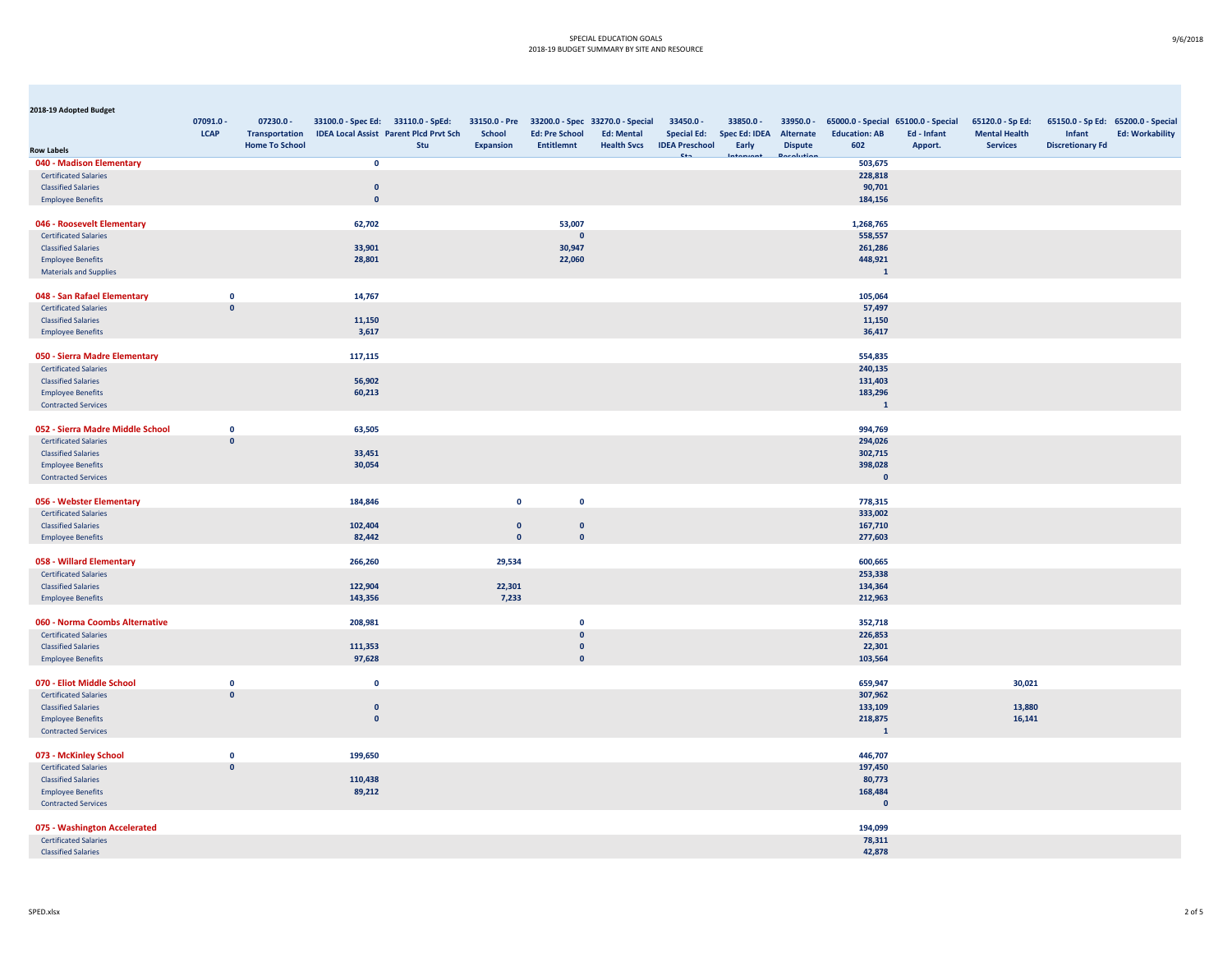| 2018-19 Adopted Budget                                             |                             |                                      |                                    |                                               |                  |                       |                                                                     |                                 |                                   |                                     |                         |                                                    |                                          |                         |                                                              |
|--------------------------------------------------------------------|-----------------------------|--------------------------------------|------------------------------------|-----------------------------------------------|------------------|-----------------------|---------------------------------------------------------------------|---------------------------------|-----------------------------------|-------------------------------------|-------------------------|----------------------------------------------------|------------------------------------------|-------------------------|--------------------------------------------------------------|
|                                                                    | 07091.0 -<br><b>LCAP</b>    | $07230.0 -$<br><b>Transportation</b> | 33100.0 - Spec Ed: 33110.0 - SpEd: | <b>IDEA Local Assist Parent Plcd Prvt Sch</b> | <b>School</b>    | <b>Ed: Pre School</b> | 33150.0 - Pre 33200.0 - Spec 33270.0 - Special<br><b>Ed: Mental</b> | 33450.0 -<br><b>Special Ed:</b> | 33850.0 -<br><b>Spec Ed: IDEA</b> | 33950.0 -<br>Alternate              | <b>Education: AB</b>    | 65000.0 - Special 65100.0 - Special<br>Ed - Infant | 65120.0 - Sp Ed:<br><b>Mental Health</b> | Infant                  | 65150.0 - Sp Ed: 65200.0 - Special<br><b>Ed: Workability</b> |
| <b>Row Labels</b>                                                  |                             | <b>Home To School</b>                |                                    | Stu                                           | <b>Expansion</b> | <b>Entitlemnt</b>     | <b>Health Svcs</b>                                                  | <b>IDEA Preschool</b><br>ca.    | Early<br>بالمستحدث والمنازل       | <b>Dispute</b><br><b>Desalution</b> | 602                     | Apport.                                            | <b>Services</b>                          | <b>Discretionary Fd</b> |                                                              |
| <b>Employee Benefits</b>                                           |                             |                                      |                                    |                                               |                  |                       |                                                                     |                                 |                                   |                                     | 72,910                  |                                                    |                                          |                         |                                                              |
| 076 - Washington Middle School                                     |                             |                                      | 22,883                             |                                               |                  |                       |                                                                     |                                 |                                   |                                     | 474,744                 |                                                    |                                          |                         |                                                              |
| <b>Certificated Salaries</b>                                       |                             |                                      |                                    |                                               |                  |                       |                                                                     |                                 |                                   |                                     | 255,901                 |                                                    |                                          |                         |                                                              |
| <b>Classified Salaries</b>                                         |                             |                                      | 11,810                             |                                               |                  |                       |                                                                     |                                 |                                   |                                     | 51,607                  |                                                    |                                          |                         |                                                              |
| <b>Employee Benefits</b>                                           |                             |                                      | 11,073                             |                                               |                  |                       |                                                                     |                                 |                                   |                                     | 167,235                 |                                                    |                                          |                         |                                                              |
| <b>Contracted Services</b>                                         |                             |                                      |                                    |                                               |                  |                       |                                                                     |                                 |                                   |                                     | $\overline{1}$          |                                                    |                                          |                         |                                                              |
|                                                                    |                             |                                      |                                    |                                               |                  |                       |                                                                     |                                 |                                   |                                     |                         |                                                    |                                          |                         |                                                              |
| 078 - Wilson Middle School                                         | $\mathbf 0$<br>$\mathbf{0}$ |                                      | 19,178                             |                                               |                  |                       |                                                                     |                                 |                                   | $\mathbf 0$<br>$\pmb{0}$            | 837,554<br>373,531      |                                                    |                                          |                         | 7,465<br>5,208                                               |
| <b>Certificated Salaries</b><br><b>Classified Salaries</b>         |                             |                                      | 11,150                             |                                               |                  |                       |                                                                     |                                 |                                   |                                     | 157,699                 |                                                    |                                          |                         |                                                              |
| <b>Employee Benefits</b>                                           |                             |                                      | 8,028                              |                                               |                  |                       |                                                                     |                                 |                                   | $\pmb{0}$                           | 306,324                 |                                                    |                                          |                         | 2,257                                                        |
| <b>Contracted Services</b>                                         |                             |                                      |                                    |                                               |                  |                       |                                                                     |                                 |                                   |                                     | $\mathbf{0}$            |                                                    |                                          |                         |                                                              |
|                                                                    |                             |                                      |                                    |                                               |                  |                       |                                                                     |                                 |                                   |                                     |                         |                                                    |                                          |                         |                                                              |
| 080 - Blair High School                                            | $\mathbf 0$                 |                                      | 432,333                            |                                               |                  | $\mathbf 0$           |                                                                     |                                 |                                   |                                     | 1,150,625               |                                                    |                                          |                         |                                                              |
| <b>Certificated Salaries</b>                                       | $\mathbf{0}$                |                                      |                                    |                                               |                  |                       |                                                                     |                                 |                                   |                                     | 459,058                 |                                                    |                                          |                         |                                                              |
| <b>Classified Salaries</b>                                         |                             |                                      | 218,397                            |                                               |                  | $\mathbf{0}$          |                                                                     |                                 |                                   |                                     | 266,464                 |                                                    |                                          |                         |                                                              |
| <b>Employee Benefits</b>                                           |                             |                                      | 213,936                            |                                               |                  |                       |                                                                     |                                 |                                   |                                     | 425,102<br>$\mathbf{1}$ |                                                    |                                          |                         |                                                              |
| <b>Contracted Services</b>                                         |                             |                                      |                                    |                                               |                  |                       |                                                                     |                                 |                                   |                                     |                         |                                                    |                                          |                         |                                                              |
| 082 - Muir High School                                             | $\mathbf 0$                 |                                      | 201,226                            | $\mathbf 0$                                   |                  |                       |                                                                     |                                 |                                   |                                     | 1,143,820               |                                                    | $\mathbf 0$                              |                         |                                                              |
| <b>Certificated Salaries</b>                                       | $\mathbf{0}$                |                                      |                                    | $\mathbf{0}$                                  |                  |                       |                                                                     |                                 |                                   |                                     | 528,211                 |                                                    | $\mathbf{0}$                             |                         |                                                              |
| <b>Classified Salaries</b>                                         |                             |                                      | 102,228                            |                                               |                  |                       |                                                                     |                                 |                                   |                                     | 225,501                 |                                                    |                                          |                         |                                                              |
| <b>Employee Benefits</b>                                           |                             |                                      | 98,998                             | $\mathbf 0$                                   |                  |                       |                                                                     |                                 |                                   |                                     | 390,107                 |                                                    | $\mathbf 0$                              |                         |                                                              |
| <b>Contracted Services</b>                                         |                             |                                      |                                    |                                               |                  |                       |                                                                     |                                 |                                   |                                     | $\mathbf{1}$            |                                                    |                                          |                         |                                                              |
| 084 - Pasadena High School                                         | $\mathbf 0$                 |                                      | 97,659                             |                                               |                  |                       |                                                                     |                                 |                                   |                                     | 1,640,021               |                                                    |                                          |                         |                                                              |
| <b>Certificated Salaries</b>                                       | $\mathbf{0}$                |                                      |                                    |                                               |                  |                       |                                                                     |                                 |                                   |                                     | 730,673                 |                                                    |                                          |                         |                                                              |
| <b>Classified Salaries</b>                                         | $\mathbf{0}$                |                                      | 56,177                             |                                               |                  |                       |                                                                     |                                 |                                   |                                     | 316,456                 |                                                    |                                          |                         |                                                              |
| <b>Employee Benefits</b>                                           | $\mathbf{0}$                |                                      | 41,482                             |                                               |                  |                       |                                                                     |                                 |                                   |                                     | 592,891                 |                                                    |                                          |                         |                                                              |
| <b>Contracted Services</b>                                         |                             |                                      |                                    |                                               |                  |                       |                                                                     |                                 |                                   |                                     | $\mathbf{1}$            |                                                    |                                          |                         |                                                              |
|                                                                    |                             |                                      |                                    |                                               |                  |                       |                                                                     |                                 |                                   |                                     |                         |                                                    |                                          |                         |                                                              |
| 085 - Center for Independent Study<br><b>Certificated Salaries</b> |                             |                                      |                                    |                                               |                  |                       |                                                                     |                                 |                                   |                                     | 58,022<br>36,575        |                                                    |                                          |                         |                                                              |
| <b>Employee Benefits</b>                                           |                             |                                      |                                    |                                               |                  |                       |                                                                     |                                 |                                   |                                     | 21,447                  |                                                    |                                          |                         |                                                              |
|                                                                    |                             |                                      |                                    |                                               |                  |                       |                                                                     |                                 |                                   |                                     |                         |                                                    |                                          |                         |                                                              |
| 088 - Rose City High School                                        |                             |                                      | $\mathbf 0$                        |                                               |                  |                       |                                                                     |                                 |                                   |                                     | 80,164                  |                                                    |                                          |                         |                                                              |
| <b>Certificated Salaries</b>                                       |                             |                                      | $\mathbf 0$                        |                                               |                  |                       |                                                                     |                                 |                                   |                                     | 57,497                  |                                                    |                                          |                         |                                                              |
| <b>Classified Salaries</b>                                         |                             |                                      | $\pmb{\mathsf{o}}$                 |                                               |                  |                       |                                                                     |                                 |                                   |                                     | $\mathbf 0$             |                                                    |                                          |                         |                                                              |
| <b>Employee Benefits</b>                                           |                             |                                      | $\mathbf{0}$                       |                                               |                  |                       |                                                                     |                                 |                                   |                                     | 22,667                  |                                                    |                                          |                         |                                                              |
| 091 - Twilight School                                              |                             |                                      |                                    |                                               |                  |                       |                                                                     |                                 |                                   |                                     |                         |                                                    |                                          |                         |                                                              |
| <b>Certificated Salaries</b>                                       |                             |                                      |                                    |                                               |                  |                       |                                                                     |                                 |                                   |                                     |                         |                                                    |                                          |                         |                                                              |
| <b>Classified Salaries</b>                                         |                             |                                      |                                    |                                               |                  |                       |                                                                     |                                 |                                   |                                     |                         |                                                    |                                          |                         |                                                              |
| <b>Employee Benefits</b>                                           |                             |                                      |                                    |                                               |                  |                       |                                                                     |                                 |                                   |                                     |                         |                                                    |                                          |                         |                                                              |
| <b>Materials and Supplies</b>                                      |                             |                                      |                                    |                                               |                  |                       |                                                                     |                                 |                                   |                                     |                         |                                                    |                                          |                         |                                                              |
| 095 - Marshall Fundamental                                         | $\mathbf 0$                 |                                      | 204,305                            |                                               |                  |                       |                                                                     |                                 |                                   |                                     | 1,759,119               |                                                    |                                          |                         |                                                              |
| <b>Certificated Salaries</b>                                       | $\mathbf{0}$                |                                      |                                    |                                               |                  |                       |                                                                     |                                 |                                   |                                     | 775,379                 |                                                    |                                          |                         |                                                              |
| <b>Classified Salaries</b>                                         |                             |                                      | 120,660                            |                                               |                  |                       |                                                                     |                                 |                                   |                                     | 336,944                 |                                                    |                                          |                         |                                                              |
| <b>Employee Benefits</b>                                           |                             |                                      | 83,645                             |                                               |                  |                       |                                                                     |                                 |                                   |                                     | 646,795                 |                                                    |                                          |                         |                                                              |
| <b>Contracted Services</b>                                         |                             |                                      |                                    |                                               |                  |                       |                                                                     |                                 |                                   |                                     | $\mathbf{1}$            |                                                    |                                          |                         |                                                              |
|                                                                    |                             |                                      |                                    |                                               |                  |                       |                                                                     |                                 |                                   |                                     |                         |                                                    |                                          |                         |                                                              |
| 125 - Health Services<br><b>Contracted Services</b>                |                             |                                      |                                    |                                               |                  |                       |                                                                     |                                 |                                   |                                     |                         |                                                    |                                          |                         |                                                              |
|                                                                    |                             |                                      |                                    |                                               |                  |                       |                                                                     |                                 |                                   |                                     |                         |                                                    |                                          |                         |                                                              |
| 161 - Fiscal Services                                              |                             |                                      |                                    |                                               |                  |                       |                                                                     |                                 |                                   |                                     | $\mathbf 0$             |                                                    |                                          |                         |                                                              |
| <b>Classified Salaries</b>                                         |                             |                                      |                                    |                                               |                  |                       |                                                                     |                                 |                                   |                                     | $\mathbf{0}$            |                                                    |                                          |                         |                                                              |

SPED.xlsx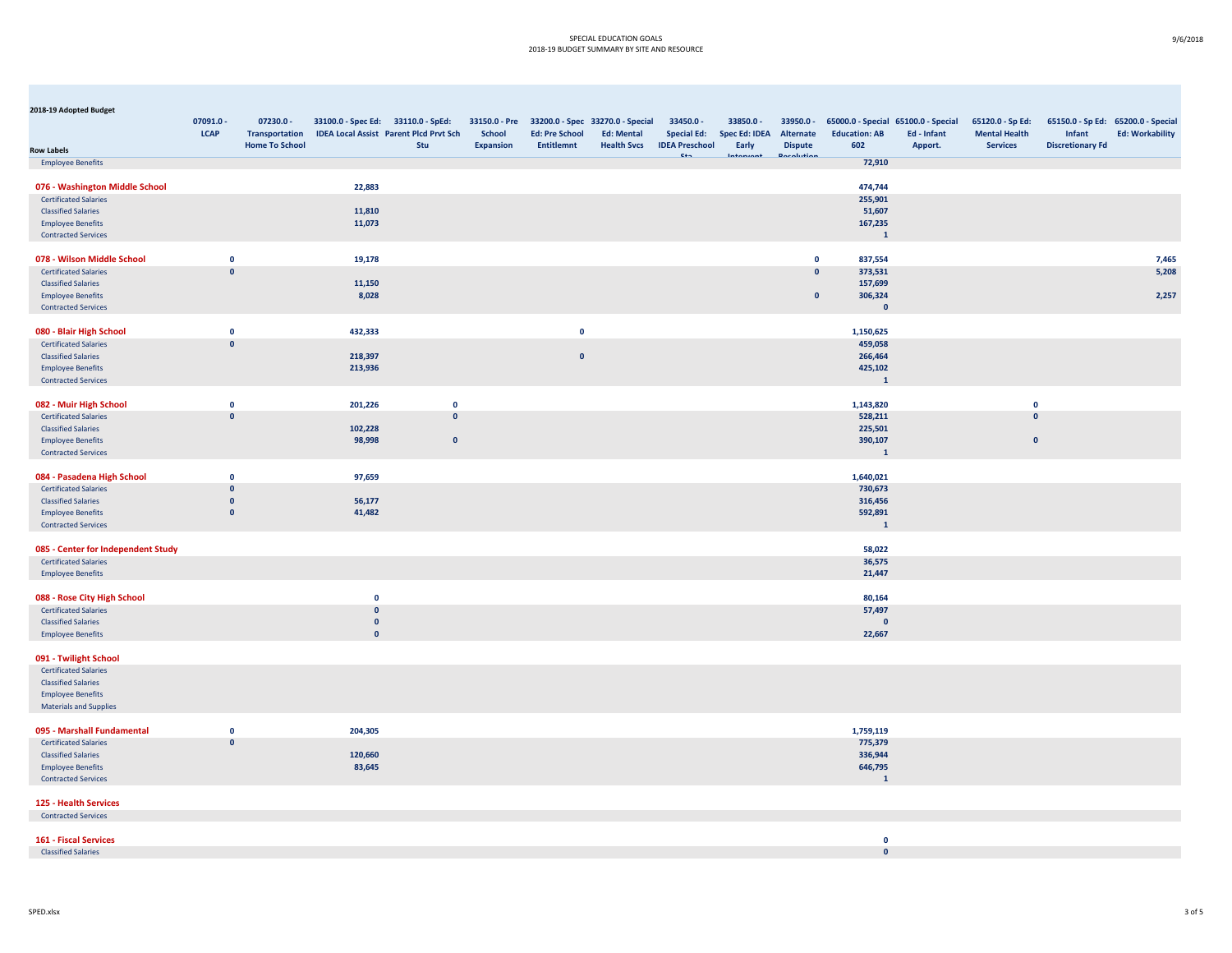| 2018-19 Adopted Budget                                    |                          |                                                               |                                    |                                                      |                                   |                                            |                                                                                           |                                                          |                                            |                                          |                             |                                                               |                                                             |                                   |                                                              |
|-----------------------------------------------------------|--------------------------|---------------------------------------------------------------|------------------------------------|------------------------------------------------------|-----------------------------------|--------------------------------------------|-------------------------------------------------------------------------------------------|----------------------------------------------------------|--------------------------------------------|------------------------------------------|-----------------------------|---------------------------------------------------------------|-------------------------------------------------------------|-----------------------------------|--------------------------------------------------------------|
|                                                           | 07091.0 -<br><b>LCAP</b> | $07230.0 -$<br><b>Transportation</b><br><b>Home To School</b> | 33100.0 - Spec Ed: 33110.0 - SpEd: | <b>IDEA Local Assist Parent Plcd Prvt Sch</b><br>Stu | <b>School</b><br><b>Expansion</b> | <b>Ed: Pre School</b><br><b>Entitlemnt</b> | 33150.0 - Pre 33200.0 - Spec 33270.0 - Special<br><b>Ed: Mental</b><br><b>Health Svcs</b> | 33450.0 -<br><b>Special Ed:</b><br><b>IDEA Preschool</b> | 33850.0 -<br><b>Spec Ed: IDEA</b><br>Early | 33950.0 -<br>Alternate<br><b>Dispute</b> | <b>Education: AB</b><br>602 | 65000.0 - Special 65100.0 - Special<br>Ed - Infant<br>Apport. | 65120.0 - Sp Ed:<br><b>Mental Health</b><br><b>Services</b> | Infant<br><b>Discretionary Fd</b> | 65150.0 - Sp Ed: 65200.0 - Special<br><b>Ed: Workability</b> |
| <b>Row Labels</b>                                         |                          |                                                               |                                    |                                                      |                                   |                                            |                                                                                           | ca.                                                      | فسميسم فببا                                | <b>Dennishing</b>                        |                             |                                                               |                                                             |                                   |                                                              |
| <b>Employee Benefits</b>                                  |                          |                                                               |                                    |                                                      |                                   |                                            |                                                                                           |                                                          |                                            |                                          | $\mathbf{0}$                |                                                               |                                                             |                                   |                                                              |
| 212 - Transportation                                      |                          | 4,130,576                                                     |                                    |                                                      |                                   |                                            |                                                                                           |                                                          |                                            |                                          |                             |                                                               |                                                             |                                   |                                                              |
| <b>Contracted Services</b>                                |                          | 4,130,576                                                     |                                    |                                                      |                                   |                                            |                                                                                           |                                                          |                                            |                                          |                             |                                                               |                                                             |                                   |                                                              |
|                                                           |                          |                                                               |                                    |                                                      |                                   |                                            |                                                                                           |                                                          |                                            |                                          |                             |                                                               |                                                             |                                   |                                                              |
| 648 - Special Ed - Preschool                              | $\mathbf 0$              |                                                               |                                    |                                                      | 30,835                            | 192,539                                    |                                                                                           | 1,118                                                    | 55,494                                     |                                          | 303,130                     | 55,583                                                        |                                                             | 3,319                             |                                                              |
| <b>Certificated Salaries</b>                              | $\mathbf{0}$             |                                                               |                                    |                                                      | 22,336                            | 121,959                                    |                                                                                           |                                                          | 36,204                                     |                                          | 216,717                     | 40,763                                                        |                                                             |                                   |                                                              |
| <b>Classified Salaries</b>                                |                          |                                                               |                                    |                                                      | $\mathbf{0}$                      |                                            |                                                                                           |                                                          | $\mathbf{0}$                               |                                          | $\mathbf{0}$                |                                                               |                                                             |                                   |                                                              |
| <b>Employee Benefits</b>                                  |                          |                                                               |                                    |                                                      | 8,499                             | 51,413                                     |                                                                                           |                                                          | 16,452                                     |                                          | 86,413                      | 13,459                                                        |                                                             |                                   |                                                              |
| <b>Materials and Supplies</b>                             |                          |                                                               |                                    |                                                      |                                   | 19,167                                     |                                                                                           | 1,118                                                    | $\mathbf{0}$                               |                                          | $\mathbf{0}$                | 1,361                                                         |                                                             | 3,319                             |                                                              |
| <b>Contracted Services</b>                                |                          |                                                               |                                    |                                                      | $\mathbf{0}$                      | $\mathbf 0$                                |                                                                                           | $\mathbf{0}$                                             |                                            |                                          | $\mathbf{0}$                |                                                               |                                                             | $\mathbf{0}$                      |                                                              |
| Indirect                                                  |                          |                                                               |                                    |                                                      |                                   |                                            |                                                                                           |                                                          | 2,838                                      |                                          |                             |                                                               |                                                             |                                   |                                                              |
|                                                           |                          |                                                               |                                    |                                                      |                                   |                                            |                                                                                           |                                                          |                                            |                                          |                             |                                                               |                                                             |                                   |                                                              |
| <b>675 - Special Education</b>                            | 2,091,690                |                                                               | 972,382                            | 82,782                                               | 22,774                            | 239,639                                    | 73,127                                                                                    |                                                          | $\mathbf 0$                                | 18,504                                   | 25,378,326                  | $\mathbf 0$                                                   | 916,332                                                     | $\mathbf 0$                       | 101,630                                                      |
| <b>Certificated Salaries</b>                              | 130,200                  |                                                               | 62,286                             | 46,699                                               | $\mathbf{0}$                      | 5,101                                      | 53,105                                                                                    |                                                          | $\Omega$                                   |                                          | 4,950,608                   | $\mathbf{0}$                                                  | 58,278                                                      | $\Omega$                          | $\mathbf{0}$                                                 |
| <b>Classified Salaries</b>                                | $\mathbf{0}$             |                                                               | 373,244                            |                                                      | $\mathbf{0}$                      | 21,926                                     | $\mathbf{0}$                                                                              |                                                          |                                            |                                          | 3,388,684                   |                                                               | 188,839                                                     |                                   | 94,993                                                       |
| <b>Employee Benefits</b>                                  | 61,490                   |                                                               | 297,910                            | 16,936                                               | $\mathbf{0}$                      | 25,195                                     | 20,022                                                                                    |                                                          | $\mathbf{0}$                               |                                          | 3,603,301                   |                                                               | 122,280                                                     | $\mathbf{0}$                      | 4,496                                                        |
| <b>Materials and Supplies</b>                             |                          |                                                               |                                    | 13,236                                               |                                   | 60,065                                     |                                                                                           |                                                          |                                            | 1,503                                    | 324,931                     |                                                               | $\mathbf{0}$                                                | $\mathbf{0}$                      | 1,141                                                        |
| <b>Contracted Services</b>                                | 1,900,000                |                                                               | 238,942                            | 5,911                                                | 22,774                            | 127,352                                    | $\mathbf{0}$                                                                              |                                                          |                                            | 15,504                                   | 12,754,802                  |                                                               | 546,935                                                     |                                   | 1,000                                                        |
| Indirect                                                  |                          |                                                               |                                    |                                                      |                                   |                                            |                                                                                           |                                                          |                                            | 1,497                                    |                             |                                                               |                                                             |                                   | $\mathbf{0}$                                                 |
| Other Outgo                                               |                          |                                                               |                                    |                                                      |                                   |                                            |                                                                                           |                                                          |                                            |                                          | 356,000                     |                                                               |                                                             |                                   |                                                              |
|                                                           |                          |                                                               |                                    |                                                      |                                   |                                            |                                                                                           |                                                          |                                            |                                          |                             |                                                               |                                                             |                                   |                                                              |
| 685 - Special Ed - Focus Point                            | 424,291                  |                                                               | $\mathbf{0}$                       |                                                      |                                   |                                            | 105,596                                                                                   |                                                          |                                            |                                          | 846,638                     |                                                               | $\mathbf{0}$                                                |                                   |                                                              |
| <b>Certificated Salaries</b>                              | 59,367<br>196,307        |                                                               | $\mathbf{0}$                       |                                                      |                                   |                                            | 72,736<br>$\mathbf{0}$                                                                    |                                                          |                                            |                                          | 506,013<br>71,874           |                                                               | $\Omega$<br>$\mathbf{0}$                                    |                                   |                                                              |
| <b>Classified Salaries</b>                                | 168,617                  |                                                               | $\pmb{\mathsf{o}}$                 |                                                      |                                   |                                            | 32,860                                                                                    |                                                          |                                            |                                          | 265,799                     |                                                               | $\mathbf{0}$                                                |                                   |                                                              |
| <b>Employee Benefits</b><br><b>Materials and Supplies</b> |                          |                                                               |                                    |                                                      |                                   |                                            |                                                                                           |                                                          |                                            |                                          | 2,952                       |                                                               |                                                             |                                   |                                                              |
| <b>Contracted Services</b>                                |                          |                                                               |                                    |                                                      |                                   |                                            |                                                                                           |                                                          |                                            |                                          |                             |                                                               | $\mathbf{0}$                                                |                                   |                                                              |
|                                                           |                          |                                                               |                                    |                                                      |                                   |                                            |                                                                                           |                                                          |                                            |                                          |                             |                                                               |                                                             |                                   |                                                              |
| 686 - Special Education - PALS                            |                          |                                                               | 217,401                            |                                                      |                                   |                                            |                                                                                           |                                                          |                                            |                                          | 700,755                     |                                                               |                                                             |                                   | 25,646                                                       |
| <b>Certificated Salaries</b>                              |                          |                                                               |                                    |                                                      |                                   |                                            |                                                                                           |                                                          |                                            |                                          | 241,637                     |                                                               |                                                             |                                   |                                                              |
| <b>Classified Salaries</b>                                |                          |                                                               | 115,383                            |                                                      |                                   |                                            |                                                                                           |                                                          |                                            |                                          | 172,564                     |                                                               |                                                             |                                   | 14,925                                                       |
| <b>Employee Benefits</b>                                  |                          |                                                               | 102,018                            |                                                      |                                   |                                            |                                                                                           |                                                          |                                            |                                          | 282,470                     |                                                               |                                                             |                                   | 10,721                                                       |
| <b>Materials and Supplies</b>                             |                          |                                                               |                                    |                                                      |                                   |                                            |                                                                                           |                                                          |                                            |                                          | 467                         |                                                               |                                                             |                                   |                                                              |
| <b>Contracted Services</b>                                |                          |                                                               |                                    |                                                      |                                   |                                            |                                                                                           |                                                          |                                            |                                          | 3,617                       |                                                               |                                                             |                                   |                                                              |
|                                                           |                          |                                                               |                                    |                                                      |                                   |                                            |                                                                                           |                                                          |                                            |                                          |                             |                                                               |                                                             |                                   |                                                              |
| 694 - Special Ed Extended School Yr                       |                          |                                                               |                                    |                                                      | $\mathbf{0}$                      | 279                                        | $\mathbf{0}$                                                                              |                                                          | $\mathbf{o}$                               |                                          | 1,097,214                   |                                                               | $\mathbf 0$                                                 |                                   |                                                              |
| <b>Certificated Salaries</b>                              |                          |                                                               |                                    |                                                      | $\Omega$                          | 251                                        | $\mathbf{0}$                                                                              |                                                          | $\Omega$                                   |                                          | 514,018                     |                                                               | $\mathbf{0}$                                                |                                   |                                                              |
| <b>Classified Salaries</b>                                |                          |                                                               |                                    |                                                      |                                   | $\Omega$                                   |                                                                                           |                                                          |                                            |                                          | 292,441                     |                                                               |                                                             |                                   |                                                              |
| <b>Employee Benefits</b>                                  |                          |                                                               |                                    |                                                      | $\mathbf{0}$                      | 28                                         | $\mathbf{0}$                                                                              |                                                          | $\mathbf{0}$                               |                                          | 221,512                     |                                                               | $\mathbf{0}$                                                |                                   |                                                              |
| <b>Materials and Supplies</b>                             |                          |                                                               |                                    |                                                      |                                   |                                            |                                                                                           |                                                          |                                            |                                          | 49,243                      |                                                               |                                                             |                                   |                                                              |
| <b>Contracted Services</b>                                |                          |                                                               |                                    |                                                      |                                   |                                            |                                                                                           |                                                          |                                            |                                          | 20,000                      |                                                               |                                                             |                                   |                                                              |
|                                                           |                          |                                                               |                                    |                                                      |                                   |                                            |                                                                                           |                                                          |                                            |                                          |                             |                                                               |                                                             |                                   |                                                              |
| 990 - Districtwide Charges                                |                          |                                                               |                                    |                                                      |                                   |                                            |                                                                                           |                                                          |                                            |                                          |                             |                                                               |                                                             |                                   |                                                              |
| <b>Employee Benefits</b>                                  |                          |                                                               |                                    |                                                      |                                   |                                            |                                                                                           |                                                          |                                            |                                          |                             |                                                               |                                                             |                                   |                                                              |
| 991 - Offset for Sal and Ben                              |                          |                                                               |                                    |                                                      |                                   |                                            |                                                                                           |                                                          |                                            |                                          |                             |                                                               |                                                             |                                   |                                                              |
| <b>Employee Benefits</b>                                  |                          |                                                               |                                    |                                                      |                                   |                                            |                                                                                           |                                                          |                                            |                                          |                             |                                                               |                                                             |                                   |                                                              |
|                                                           |                          |                                                               |                                    |                                                      |                                   |                                            |                                                                                           |                                                          |                                            |                                          |                             |                                                               |                                                             |                                   |                                                              |
| (blank)                                                   |                          |                                                               |                                    |                                                      |                                   |                                            |                                                                                           |                                                          |                                            |                                          |                             |                                                               |                                                             |                                   |                                                              |
| <b>Classified Salaries</b>                                |                          |                                                               |                                    |                                                      |                                   |                                            |                                                                                           |                                                          |                                            |                                          |                             |                                                               |                                                             |                                   |                                                              |
| <b>Employee Benefits</b>                                  |                          |                                                               |                                    |                                                      |                                   |                                            |                                                                                           |                                                          |                                            |                                          |                             |                                                               |                                                             |                                   |                                                              |
|                                                           |                          |                                                               |                                    |                                                      |                                   |                                            |                                                                                           |                                                          |                                            |                                          |                             |                                                               |                                                             |                                   |                                                              |
| 000 - Unrestricted                                        |                          |                                                               | 287,971                            | 6,697                                                | 18,853                            | 56,114                                     | 14,458                                                                                    | 90                                                       | 6,342                                      | 1,496                                    | $\mathbf 0$                 | 13,344                                                        | 76,559                                                      | 268                               | 10,900                                                       |
| <b>Certificated Salaries</b>                              |                          |                                                               |                                    |                                                      |                                   |                                            |                                                                                           |                                                          |                                            |                                          |                             | $\mathbf{0}$                                                  |                                                             |                                   |                                                              |
| <b>Classified Salaries</b>                                |                          |                                                               |                                    |                                                      |                                   |                                            |                                                                                           |                                                          |                                            |                                          | $\mathbf{0}$                |                                                               |                                                             |                                   |                                                              |
| <b>Employee Benefits</b>                                  |                          |                                                               |                                    |                                                      |                                   |                                            |                                                                                           |                                                          |                                            |                                          | $\mathbf{0}$                | $\mathbf{0}$                                                  |                                                             |                                   |                                                              |

**0 0 00 0 0 0 0**

SPED.xlsx